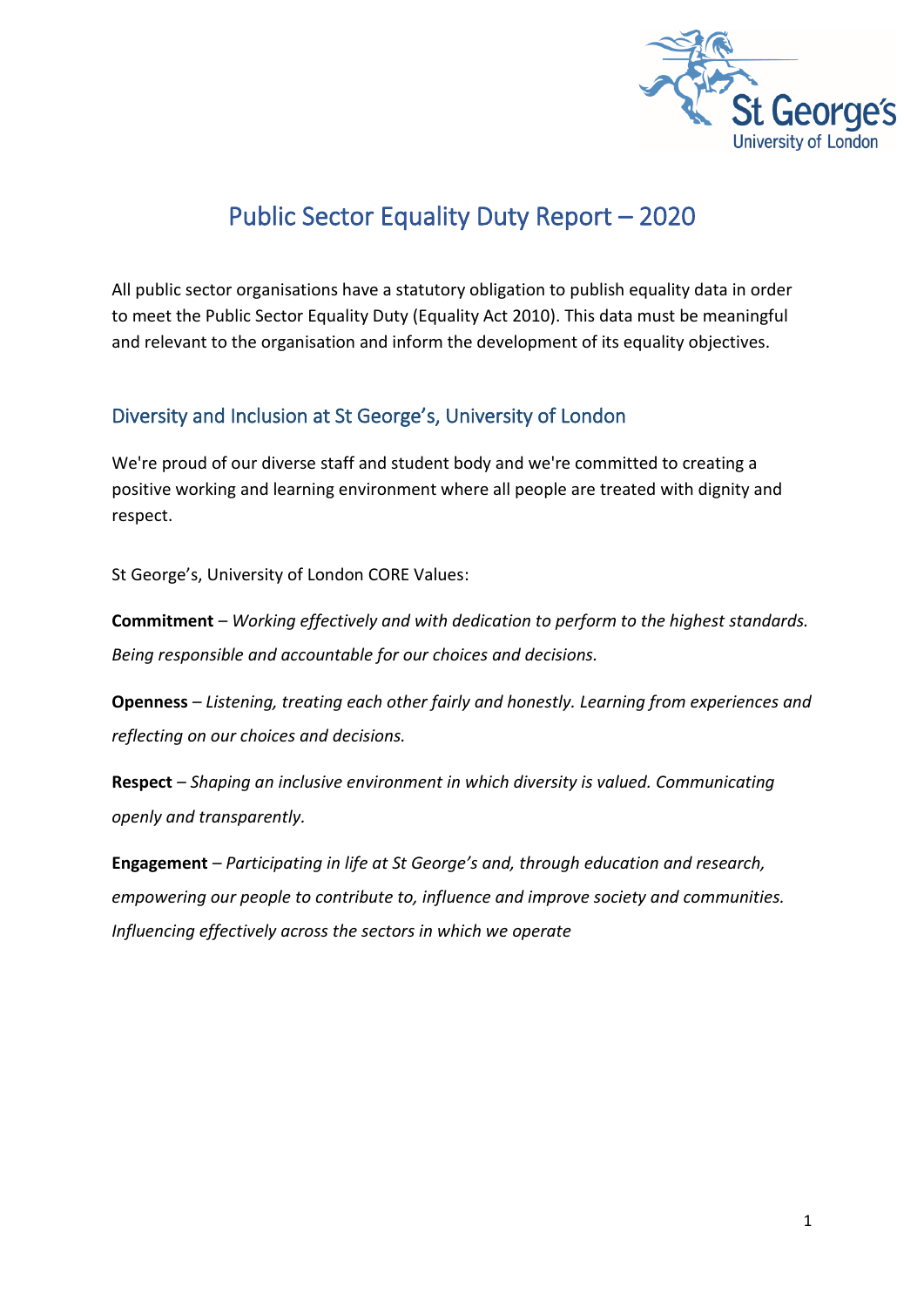## Our areas of focus 2020/21

Institutional Review of Race Equality

• Refer to action plan for related actions – *to be published in 2021*

Pilot of Fair Recruitment Specialist Initiative

- Pilot initiative will run throughout 2020/21 with full evaluation review in the summer to inform future development of the initiative
- Advance HE Good Practice Grant awarded for this project

Development of Equality, Diversity and Inclusion (EDI) strategy

• Organisational EDI Strategy to be developed and published in 2020/21

Impact of Covid-19 in relation to diversity and inclusion

• Analysis and research into the impacts on protected groups, recognising intersectionality, to inform relevant actions to address adverse impact

Equality Analysis

• Embedding equality analysis into our decision making and planning activities

Enhancement of disability inclusion

- Joint project with Staff Disability Network to further understanding of and data on experiences of disabled staff, to inform proposal of action plan
- Preparation for Disability Confident accreditation renewal in December 2021

Preparations for Athena SWAN Silver submission – November 2022

• Refer to [Athena SWAN ambitions and action plan](https://www.sgul.ac.uk/about/who-we-are/athena-swan/our-ambitions-and-action-plan) for related actions

Data reporting

- Improving regular and robust data reporting on diversity demographics
- Enhancing the reach and availability of data to departments and institutes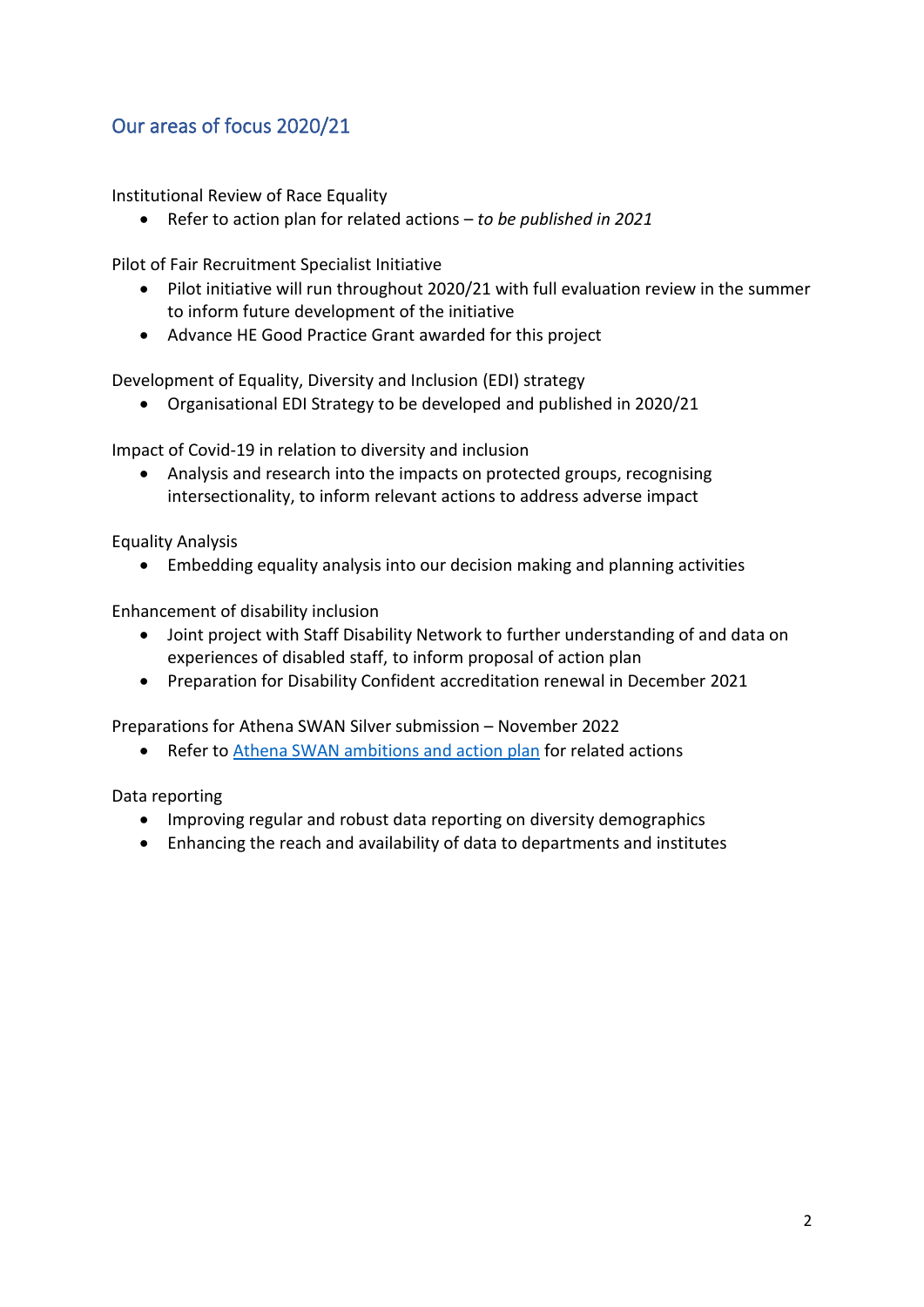# PSED Data Report

This report is based on snapshot data on 31 July 2020 and shows establishment figures of 748. Our overall staff numbers have remained consistent, with a total number of 734 in 2019 and 746 in 2018.

Our staff are made up of academic staff who teach and/or conduct research, clinical staff who practice as healthcare professionals and also teach within the university, technical staff and professional services and administration staff.

St George's partners with Kingston University to run the Faculty of Health, Social Care and Education. Staff in the Faculty work across Kingston and St George's, they are not captured in this data report as their records are kept by Kingston University HR department.

*In order to protect the identity of staff, figures have been adjusted based on the HESA guidance. This strategy involves rounding all numbers to the nearest multiple of 5; therefore 0, 1, 2 are rounded to 0 and 3, 4 are rounded to 5. This may affect overall staff total numbers in some tables.*

## **Abbreviations**

EDI – Equality, Diversity and Inclusion EO – Education Operations ESDO – Education Strategy and Development Office HE – Higher Education I&I – Infection and Immunity IMBE – Institute of Medical and Biomedical Education MCS – Molecular and Clinical Sciences PHRI – Population Health Research Institute PNS – Prefer not to say PSA – Professional and Senior Administration PSS – Professional and Support Services RO – Research Operations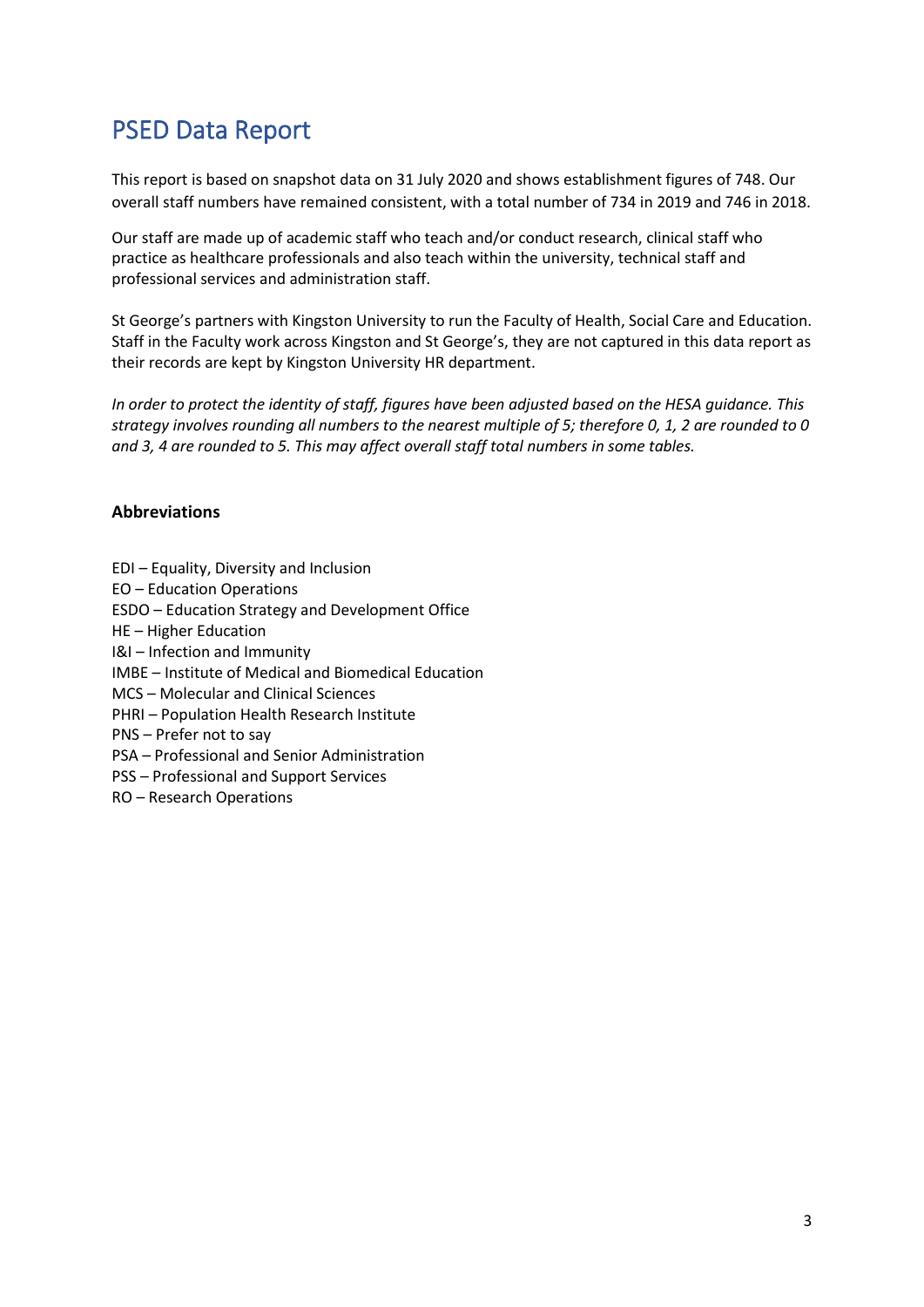# I. Staff Overall

St George's, University of London is made up of four academic institutes:

- Infection and Immunity Research Institute (I&I)
- Institute of Medical and Biomedical Education (IMBE)
- Molecular & Clinical Sciences Research Institute (MCS)
- Population Health Research Institute (PHRI)

I&I, MCS and PHRI are research institutes whilst IMBE is the focus of our undergraduate and postgraduate medical and biomedical programmes. Academic staff are split across these institutes as well as a small number of professional and support staff.

In addition to this, we have a number of departments and teams that are responsible for the management and support of these institutes and the University as a whole:

- Professional Services and Support Staff
- Research Operations
- Education Operations
- Education Strategy and Development Office

We also have a joint relationship with Kingston University, which houses the Faculty of Health, Social Care and Education. Staff within this faculty are not included in this report, as their records are held within Kingston University.

The overall number of staff on 31 July 2020 was 748, this is slightly lower than the previous year.

| <b>Institute/Department</b>                      | Count | %    |
|--------------------------------------------------|-------|------|
| Infection and Immunity Research Institute        | 120   | 16%  |
| Institute of Medical and Biomedical Education    | 145   | 19%  |
| Molecular & Clinical Sciences Research Institute | 101   | 14%  |
| Population Health Research Institute             | 48    | 6%   |
| <b>Research Operations</b>                       | 22    | 3%   |
| Education Strategy and Development Office        | 31    | 4%   |
| <b>Education Operations</b>                      | 32    | 4%   |
| <b>Professional Services</b>                     | 249   | 33%  |
| <b>Total</b>                                     | 748   | 100% |

IMBE is the largest of our institutes, whilst PHRI is the smallest. The four academic institutes, as well as the Education Strategy and Development Office are comprised of both academic and professional services and support staff.

Professional Services includes staff who work centrally, outside of the academic institutes, in various departments across the university. This area has the largest proportion of staff, the proportion of professional services staff (a small majority) is in line with the Higher Education (HE) sector<sup>1</sup>.

<sup>1</sup> Advance HE Staff Statistical Report 2020[, https://www.advance-he.ac.uk/knowledge-hub/equality-higher](https://www.advance-he.ac.uk/knowledge-hub/equality-higher-education-statistical-report-2020)[education-statistical-report-2020](https://www.advance-he.ac.uk/knowledge-hub/equality-higher-education-statistical-report-2020)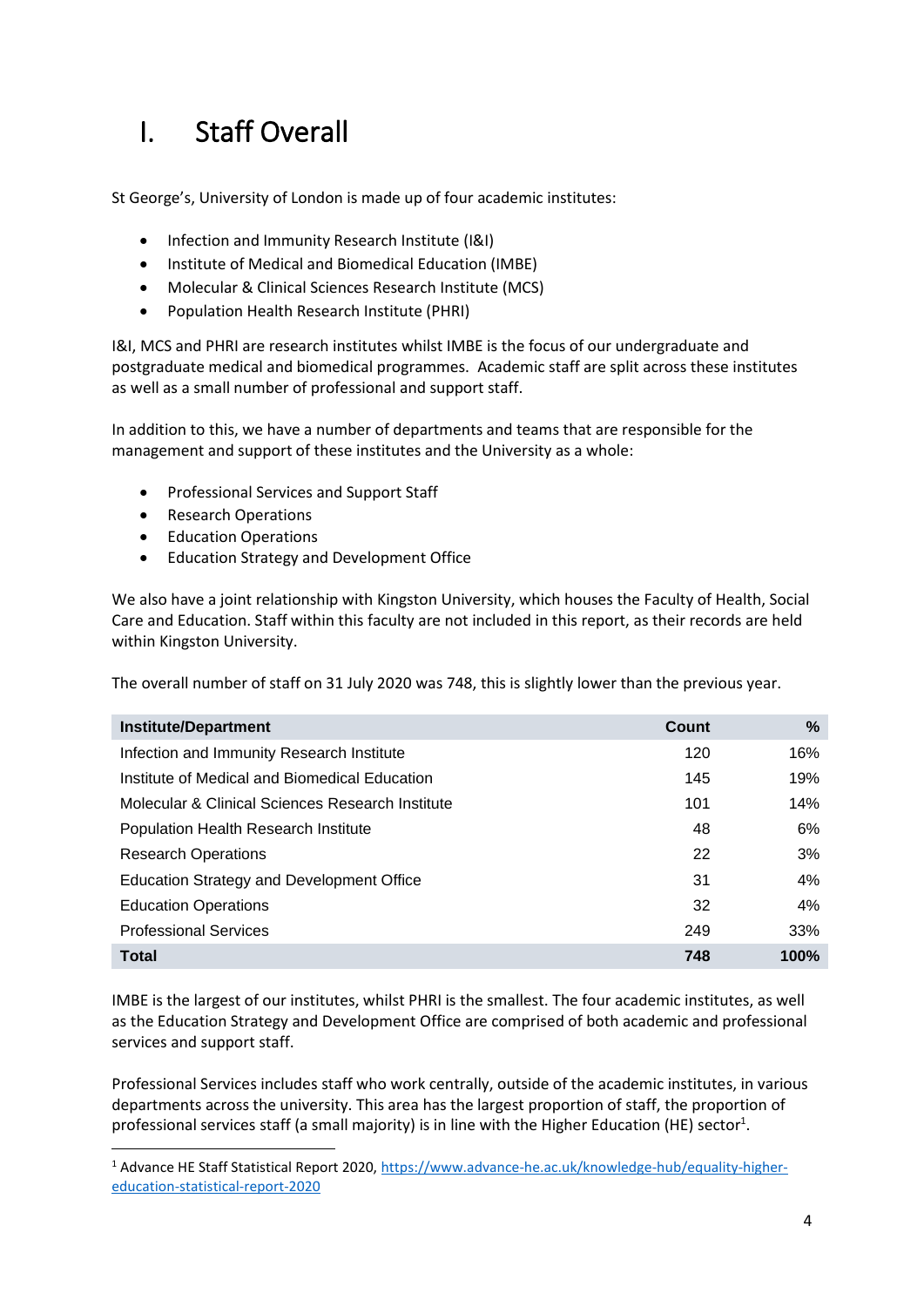| <b>Staff Role</b>                       | <b>Count</b> | %    |
|-----------------------------------------|--------------|------|
| Professional and Support Services Staff | 408          | 55%  |
| Research Staff*                         | 88           | 12%  |
| Teacher*                                | 23           | 3%   |
| Lecturer                                | 69           | 9%   |
| Senior Lecturer                         | 69           | 9%   |
| Reader                                  | 35           | 5%   |
| Professor                               | 56           | 7%   |
| <b>Total</b>                            | 748          | 100% |

\* *Research Staff covers Research Fellows and Research Assistants* 

\* *Teacher covers Teaching Fellows and Problem Based Learning (PBL) Tutors* 

The majority of our academic staff are involved in both teaching and research. Professional and Support Staff incorporates all staff who work on non-academic contracts, this includes Research Operations staff, who support research within our four academic institutes and centrally; Education Operations staff, who support education and teaching; Education Strategy and Development Office staff, who support innovation and strategic direction of education; Institute Admin staff who support the academic institutes; and Professional Services staff, who work centrally across the university in a number of departments.

A breakdown of Professional and Support Staff is shown below.

| <b>Staff Role</b>                                | Count | %          |
|--------------------------------------------------|-------|------------|
| <b>Professional Services Staff</b>               | 249   | 61%        |
| <b>Research Operations</b>                       | 22    | 5%         |
| <b>Education Operations</b>                      | 32    | 8%         |
| <b>Education Strategy and Development Office</b> | 16    | 4%         |
| Institute Admin                                  | 89    | <b>22%</b> |
| <b>Total</b>                                     | 408   | 100%       |

The majority of our staff are on non-clinical contracts, with 17% on clinical contracts. All clinical staff are within our four academic institutes. This is a slightly larger percentage than the previous year, by 2%. Our staff who are on clinical contracts work across the University and the NHS and actively practice in their field. Their salaries are set by the NHS.

| <b>Institute/Department</b>                      | <b>Clinical</b> |       | <b>Non-Clinical</b> |      | <b>Total</b> |
|--------------------------------------------------|-----------------|-------|---------------------|------|--------------|
| Infection and Immunity Research Institute        | 34              | 28%   | 86                  | 72%  | 120          |
| Institute of Medical and Biomedical Education    | 40              | 28%   | 105                 | 72%  | 145          |
| Molecular & Clinical Sciences Research Institute | 40              | 40%   | 61                  | 60%  | 101          |
| Population Health Research Institute             | 12              | 25%   | 36                  | 75%  | 48           |
| <b>Research Operations</b>                       | 0               | $0\%$ | 22                  | 100% | 22           |
| <b>Education Operations</b>                      | $\Omega$        | $0\%$ | 32                  | 100% | 32           |
| <b>Education Strategy and Development Office</b> | $0^*$           | $0\%$ | 29                  | 100% | 29           |
| <b>Professional Services</b>                     | $\Omega$        | $0\%$ | 249                 | 100% | 249          |
| <b>Total</b>                                     | 126             | 17%   | 620                 | 83%  | 748          |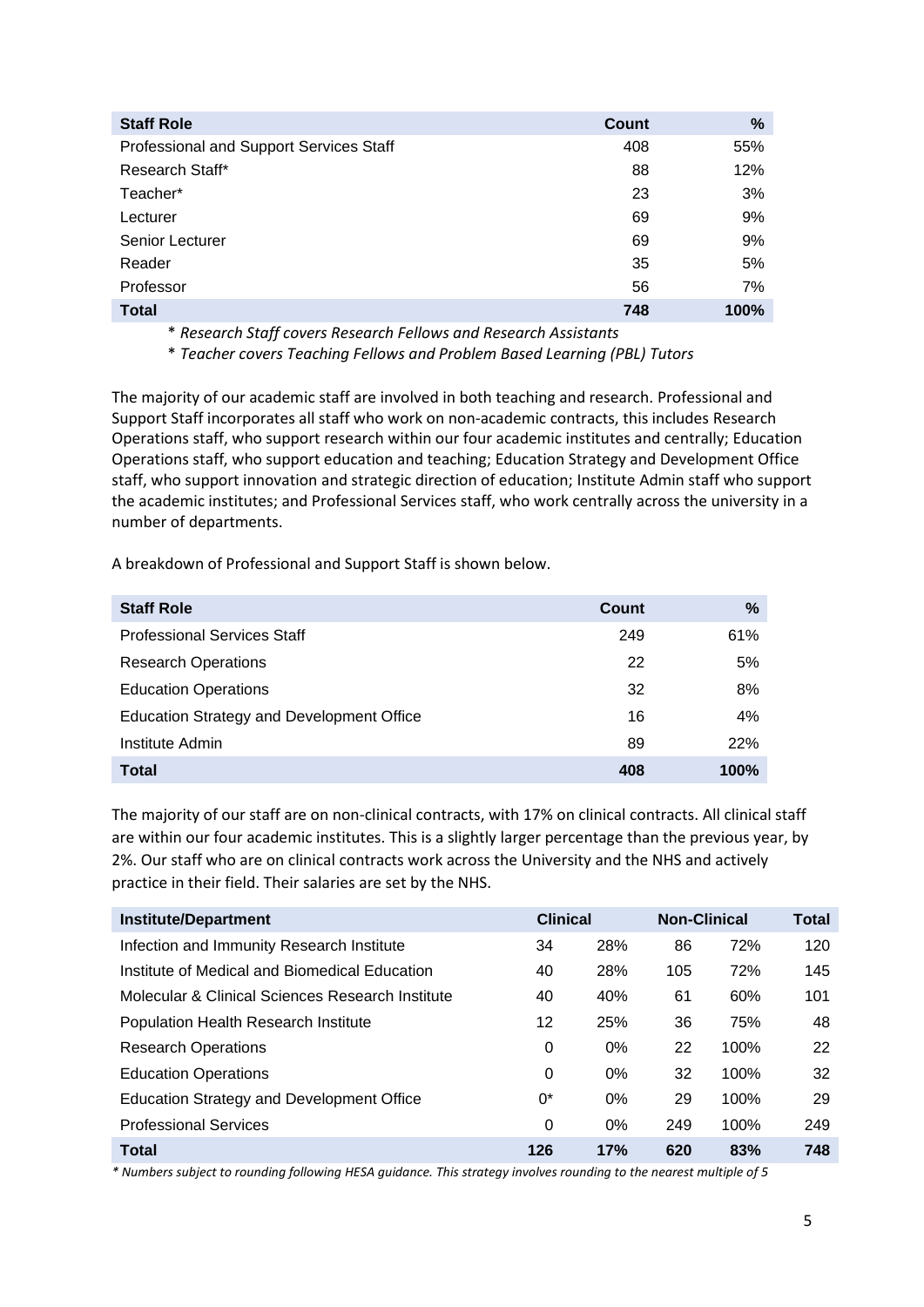

Figure 1 – Overall staff by institute or department and clinical status

A large proportion of our clinical staff work in the Molecular and Clinical Sciences Research Institute and Institute of Infection and Immunity. Across all areas, the majority of our staff are non-clinical.

| <b>Staff Role</b>                       | <b>Clinical</b> |     | <b>Non-Clinical</b> |     | <b>Total</b> |
|-----------------------------------------|-----------------|-----|---------------------|-----|--------------|
| Professional and Support Services Staff | 6               | 1%  | 402                 | 99% | 408          |
| Research                                | 30              | 34% | 58                  | 66% | 88           |
| Teacher                                 | 9               | 39% | 14                  | 61% | 23           |
| Lecturer                                | 20              | 29% | 49                  | 71% | 69           |
| Senior Lecturer                         | 23              | 33% | 46                  | 67% | 69           |
| Reader                                  | 11              | 31% | 24                  | 69% | 35           |
| Professor                               | 29              | 52% | 27                  | 48% | 56           |
| <b>Total</b>                            | 128             | 17% | 620                 | 83% | 748          |



Figure 2 – Overall staff by role and clinical status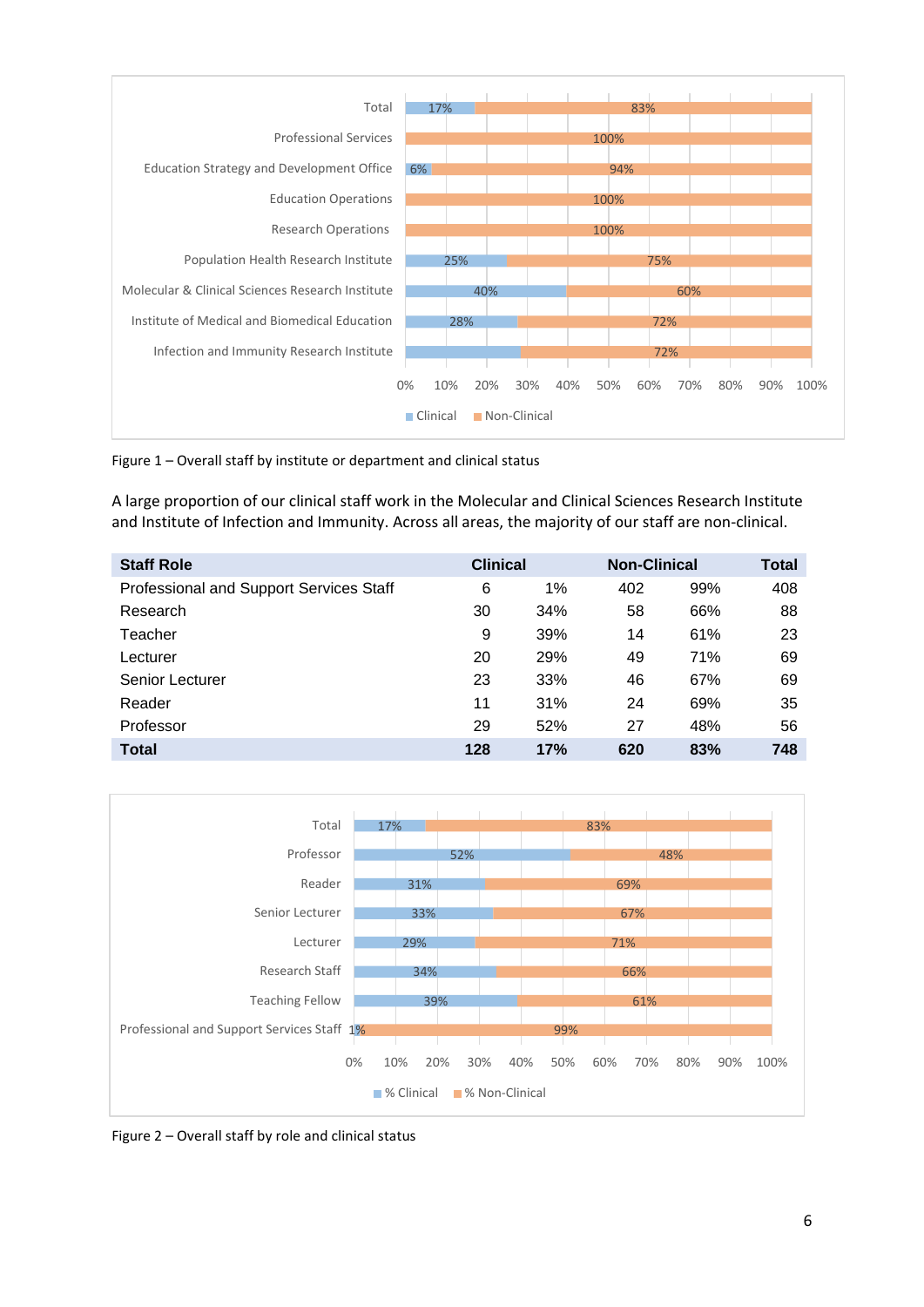The highest proportion of clinical staff are Professors. Just over half of our Professors are on clinical contracts, this percentage has increased slightly since the previous year. We also have a significant percentage of clinical staff in research and teaching roles.

| <b>Pay Scale</b>                                     | Count | %       |
|------------------------------------------------------|-------|---------|
| <b>SGUL Professional &amp; Senior Administration</b> | 45    | 6%      |
| <b>SGUL Pay Scale</b>                                | 575   | 77%     |
| <b>Clinical Pay Scale</b>                            | 128   | 17%     |
| Total                                                | 748   | $100\%$ |

Our data shows that 620 members of our staff are on SGUL pay grades. This is consistent with the previous year. These are pay grades set by the university and include SGUL grades 1-8 and the Professional and Senior Administration (PSA) pay scale.

The remaining 128 staff members are on clinical pay grades. This is very slightly higher than the previous year. The clinical pay grades are set by the NHS, St George's, University of London does not have control of these salaries.

### **Pay Grades**

A breakdown of staff by pay grade and scales is shown below, this demonstrates pay for all staff across the University.

| Grade               | Count | %    |
|---------------------|-------|------|
| SGUL $1 - 3$        | 28    | 4%   |
| SGUL $4-5$          | 176   | 24%  |
| SGUL $6 - 7$        | 280   | 37%  |
| SGUL <sub>8</sub>   | 91    | 12%  |
| <b>PSA</b>          | 45    | 6%   |
| <b>Clinical Pay</b> | 128   | 17%  |
| <b>Total</b>        | 748   | 100% |

The tables below show staff broken down by pay separately for academic and PSS staff.

### **Academic Staff**

| Grade               | Count | %     |
|---------------------|-------|-------|
| SGUL $1 - 3$        | 0     | $0\%$ |
| SGUL $4-5$          | 16    | 5%    |
| SGUL $6 - 7$        | 104   | 31%   |
| SGUL <sub>8</sub>   | 70    | 21%   |
| <b>PSA</b>          | 28    | 8%    |
| <b>Clinical Pay</b> | 122   | 36%   |
| <b>Total</b>        | 340   | 100%  |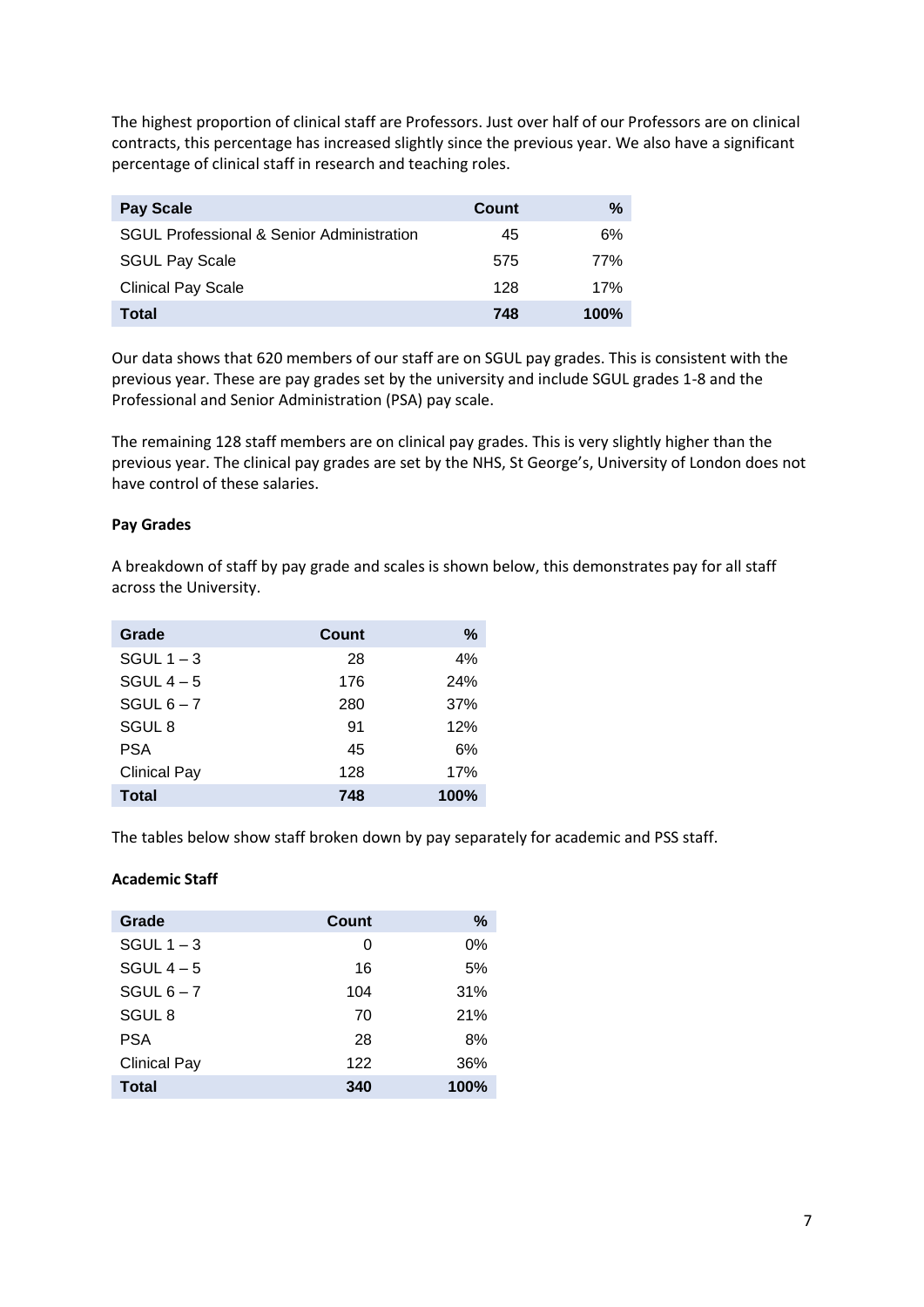### **Professional Services and Support Staff**

| Grade               | Count | %    |
|---------------------|-------|------|
| SGUL $1 - 3$        | 28    | 7%   |
| SGUL $4-5$          | 160   | 39%  |
| SGUL $6 - 7$        | 176   | 43%  |
| SGUL <sub>8</sub>   | 21    | 5%   |
| <b>PSA</b>          | 17    | 4%   |
| <b>Clinical Pay</b> | 6     | 1%   |
| <b>Total</b>        | 408   | 100% |

The data shows that, overall, academic staff are on higher salaries than PSS staff, this is in line with the HE sector. There are higher percentages of academic staff in grades SGUL 8 and PSA than PSS staff. The small number of PSS staff who are on clinical pay scales include staff who are supporting research, within Research Operations.

The majority of PSS staff are on grades 4-5 and 6-7. Advance HE's Staff Statistical Report 2020 finds that the majority of PSS staff are paid £30,000 or less. This is not the case with our staff, as the majority are on grade 6-7 which is above this, however a significant proportion of our PSS staff are on grades 4-5 for which the starting spine point is below £30,000.



## **Full-time and part-time staff**

Figure 3 – Overall staff contract mode

The majority of our staff work full time, however there is a significant proportion of staff who work part time, 25%. This is consistent with previous years.

| <b>Staff Role</b>                     | <b>Full Time</b> |     | <b>Part Time</b> |            | Total |
|---------------------------------------|------------------|-----|------------------|------------|-------|
| <b>Professional and Support Staff</b> | 332              | 81% | 76               | 19%        | 408   |
| Research                              | 68               | 77% | 20               | 23%        | 88    |
| Teacher                               | 5                | 21% | 19               | 79%        | 24    |
| Lecturer                              | 38               | 55% | 31               | 45%        | 69    |
| Senior Lecturer                       | 45               | 65% | 24               | 35%        | 69    |
| Reader                                | 30               | 86% | 5                | 14%        | 35    |
| Professor                             | 41               | 73% | 15               | <b>27%</b> | 56    |
| <b>Total</b>                          | 559              | 75% | 190              | 25%        | 749   |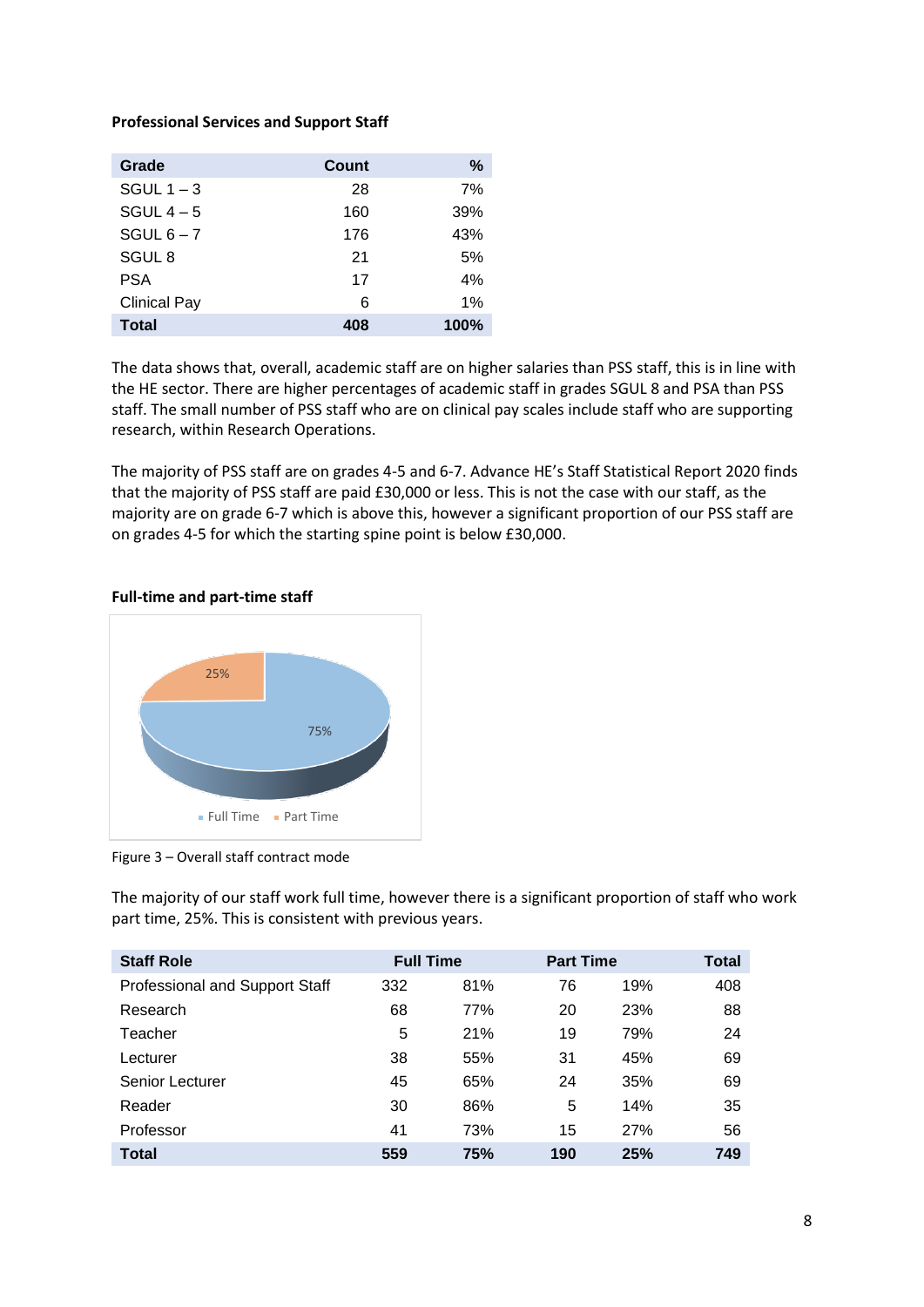A high proportion of our teaching staff work part time; this incorporates Teaching Fellows and Problem Based Learning (PBL) Tutors. There is also a significant proportion of staff across academic roles who work part time. Overall, staff in Professional and Support Staff roles are less likely to work part time than academic staff.



Figure 4 – Overall staff by staff role and contract mode



Figure 5 – Overall staff contract type

| <b>Staff Role</b>              |     | <b>Fixed Term</b> | <b>Permanent</b> |      | <b>Total</b> |
|--------------------------------|-----|-------------------|------------------|------|--------------|
| Professional and Support Staff | 78  | 19%               | 330              | 81%  | 408          |
| Research                       | 82  | 93%               | 6                | 7%   | 88           |
| Teacher                        | 10  | 43%               | 13               | 57%  | 23           |
| Lecturer                       | 25  | 36%               | 44               | 64%  | 69           |
| Senior Lecturer                | 10  | 14%               | 59               | 86%  | 69           |
| Reader                         | 0*  | 0%                | 33               | 100% | 33           |
| Professor                      | 5   | 9%                | 51               | 91%  | 56           |
| <b>Total</b>                   | 210 | 28%               | 536              | 72%  | 746          |

**Contract**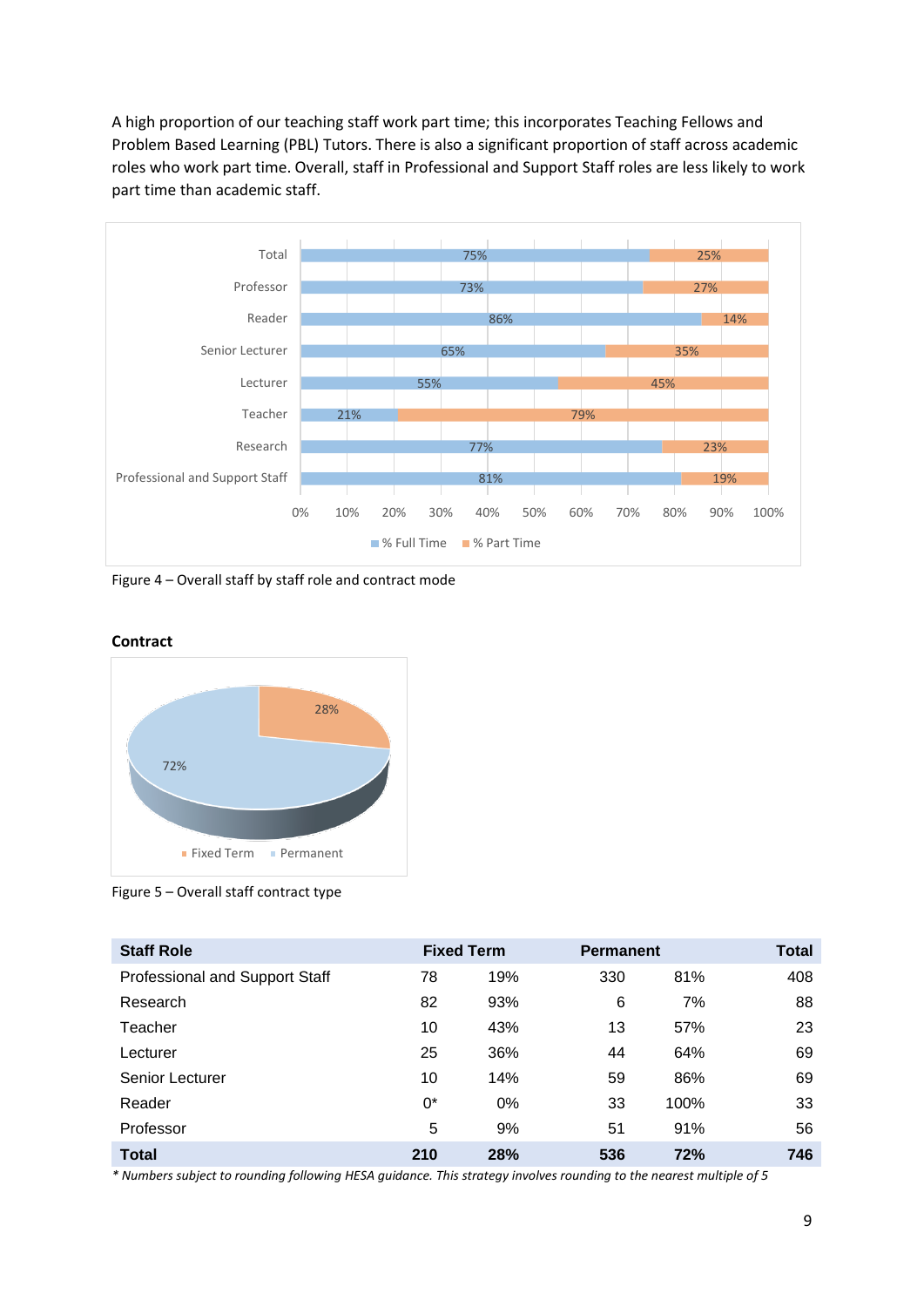The majority of our staff are on permanent contracts. However, the vast majority of our research staff are on fixed-term contracts; 93% of research staff and 39% of research support staff are on fixed-term contracts. This is in line with previous years and is impacted by grant funding being fixedterm. There is also a substantial percentage of staff in Teacher and Lecturer roles who are on fixedterm contracts. In contrast, staff in Reader or Professor roles are less likely to be on fixed-term contracts, this reflects the nature of academic roles in the higher education sector.



Figure 6 – Overall staff by staff role and contract type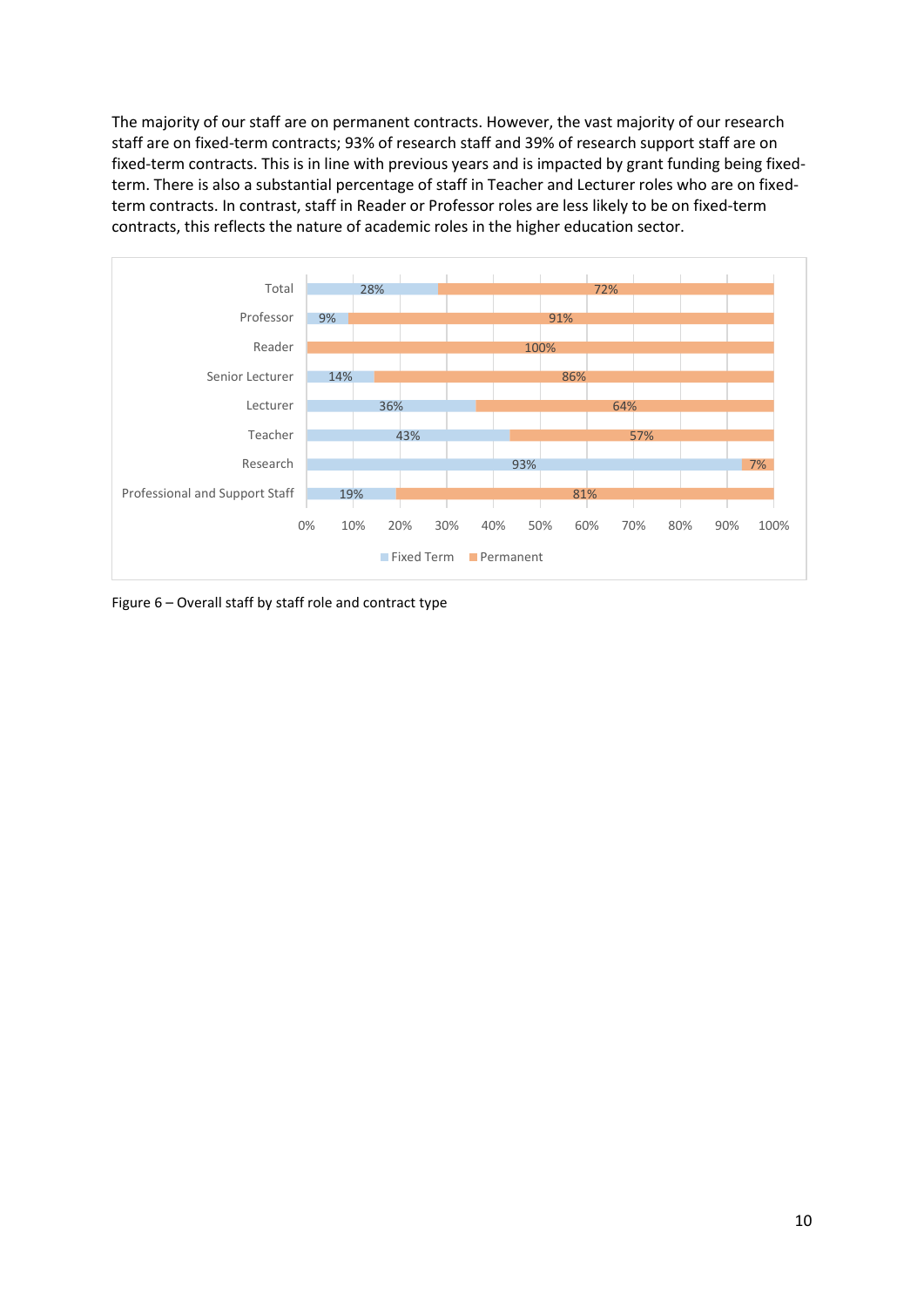# II. Staff by Diversity Characteristics

## Overall staff by gender

| Female | 464 | 62%  |
|--------|-----|------|
| Male   | 284 | 38%  |
| Total  | 748 | 100% |



Figure 7 – Overall staff by gender

We have a higher percentage of female staff than male staff, this is the case across each of our institutes and departments. The percentage of female staff is higher than the sector average; the Advance HE 2020 Staff Statistical Report found that 54.6% of staff working in UK HEIs were female and 45.4% were male<sup>2</sup>.

| <b>Institute/Department</b>                      | <b>Female</b> | % Female | <b>Male</b> | % Male | <b>Total</b> |
|--------------------------------------------------|---------------|----------|-------------|--------|--------------|
| Infection and Immunity Research Institute        | 75            | 63%      | 45          | 38%    | 120          |
| Institute of Medical and Biomedical Education    | 87            | 60%      | 58          | 40%    | 145          |
| Molecular & Clinical Sciences Research Institute | 56            | 55%      | 45          | 45%    | 101          |
| <b>Population Health Research Institute</b>      | 31            | 65%      | 17          | 35%    | 48           |
| <b>Research Operations</b>                       | 12            | 55%      | 10          | 45%    | 22           |
| Education Strategy and Development Office        | 26            | 84%      | 5           | 16%    | 31           |
| <b>Education Operations</b>                      | 25            | 78%      | 7           | 22%    | 32           |
| <b>Professional Services</b>                     | 152           | 61%      | 97          | 39%    | 249          |
| <b>Total</b>                                     | 464           | 62%      | 284         | 38%    | 748          |

<sup>&</sup>lt;sup>2</sup> Advance HE Staff Statistical Report 2020[, https://www.advance-he.ac.uk/knowledge-hub/equality-higher](https://www.advance-he.ac.uk/knowledge-hub/equality-higher-education-statistical-report-2020)[education-statistical-report-2020](https://www.advance-he.ac.uk/knowledge-hub/equality-higher-education-statistical-report-2020)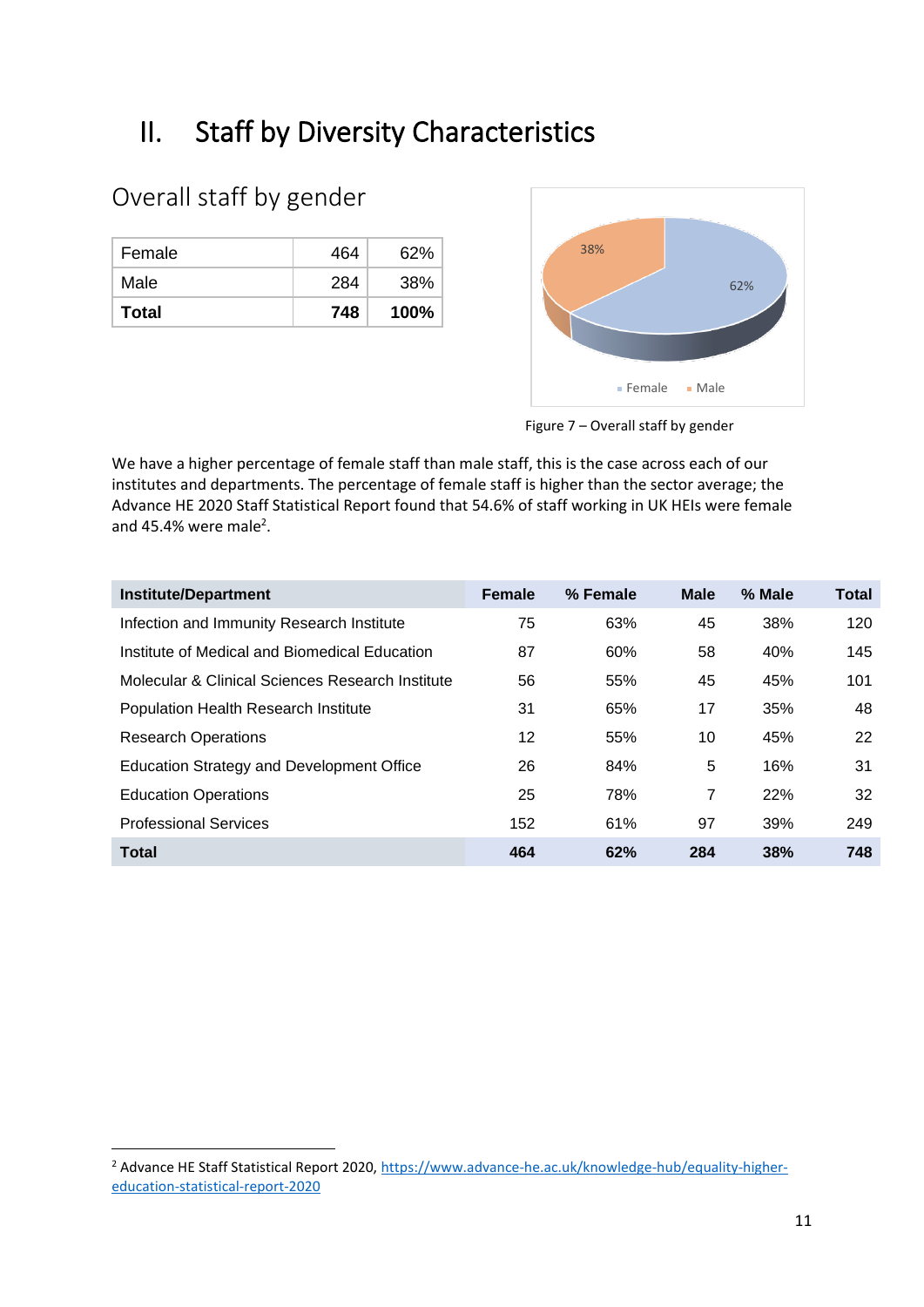

Figure 8 – Staff by gender and institute or department



Figure 9 – Staff by gender and clinical status

Male staff are slightly more likely to be on clinical contracts than female staff, a difference of 5%.

| <b>Staff Role</b>              | <b>Female</b> |     |     | <b>Male</b> | <b>Total</b> |
|--------------------------------|---------------|-----|-----|-------------|--------------|
| Professional and Support Staff | 269           | 66% | 139 | 34%         | 408          |
| Research                       | 61            | 69% | 27  | 31%         | 88           |
| Teacher                        | 15            | 65% | 8   | 35%         | 23           |
| Lecturer                       | 49            | 71% | 20  | 29%         | 69           |
| Senior Lecturer                | 33            | 48% | 36  | 52%         | 69           |
| Reader                         | 18            | 51% | 17  | 49%         | 35           |
| Professor                      | 19            | 34% | 37  | 66%         | 56           |
| <b>Total</b>                   | 464           | 62% | 284 | 38%         | 748          |

\* *Research Staff covers Research Fellows and Research Assistants* 

\* *Teacher covers Teaching Fellows and Problem Based Learning (PBL) Tutors*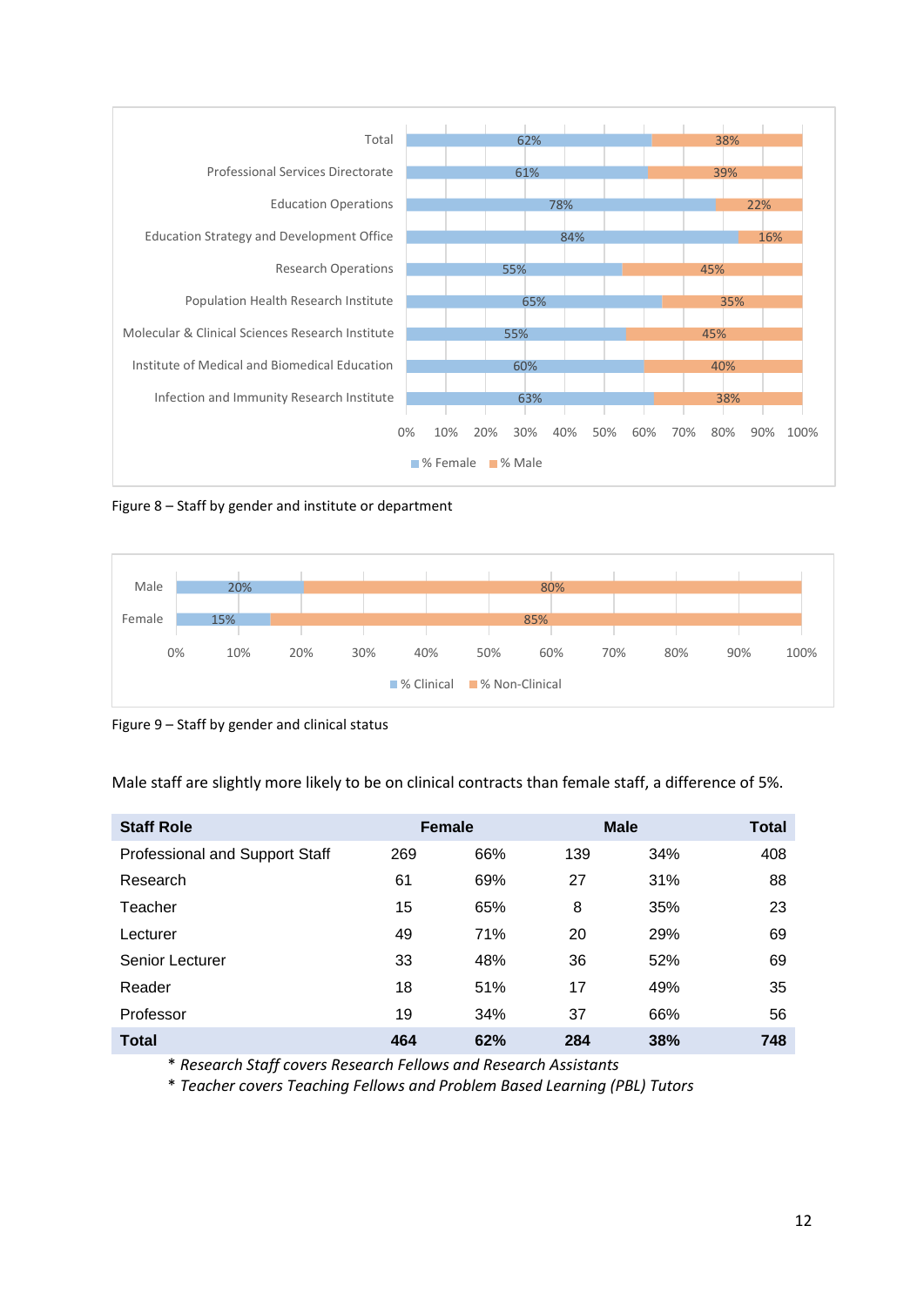

Figure 10 – Staff by gender and staff role

There is high representation of female staff in Professional and Support roles and in Research roles. Furthermore, female staff are highly represented in Lecturer and Teacher roles; the proportion of female staff decreases as the seniority of academic role increases, reducing significantly at Professor level. Data on staff by pay grade and gender is explored below. This enables a breakdown by gender and grade of Professional and Support Staff roles.

As a University we hold a Silver Athena SWAN award and are committed to improving gender equality at the institution. See our [Athena SWAN webpages](https://www.sgul.ac.uk/about/who-we-are/athena-swan) for more information.

| Grade             | <b>Female</b> |     | <b>Male</b> |     | <b>Total</b> |
|-------------------|---------------|-----|-------------|-----|--------------|
| <b>SGUL 1 - 3</b> | 15            | 54% | 13          | 46% | 28           |
| SGUL $4 - 5$      | 126           | 72% | 50          | 28% | 176          |
| SGUL $6 - 7$      | 184           | 66% | 96          | 34% | 280          |
| SGUL <sub>8</sub> | 48            | 53% | 43          | 47% | 91           |
| <b>PSA</b>        | 21            | 47% | 24          | 53% | 45           |
| Clinical          | 70            | 55% | 58          | 45% | 128          |
| <b>Total</b>      | 464           | 62% | 284         | 38% | 748          |



Figure 11 – Staff by gender and grade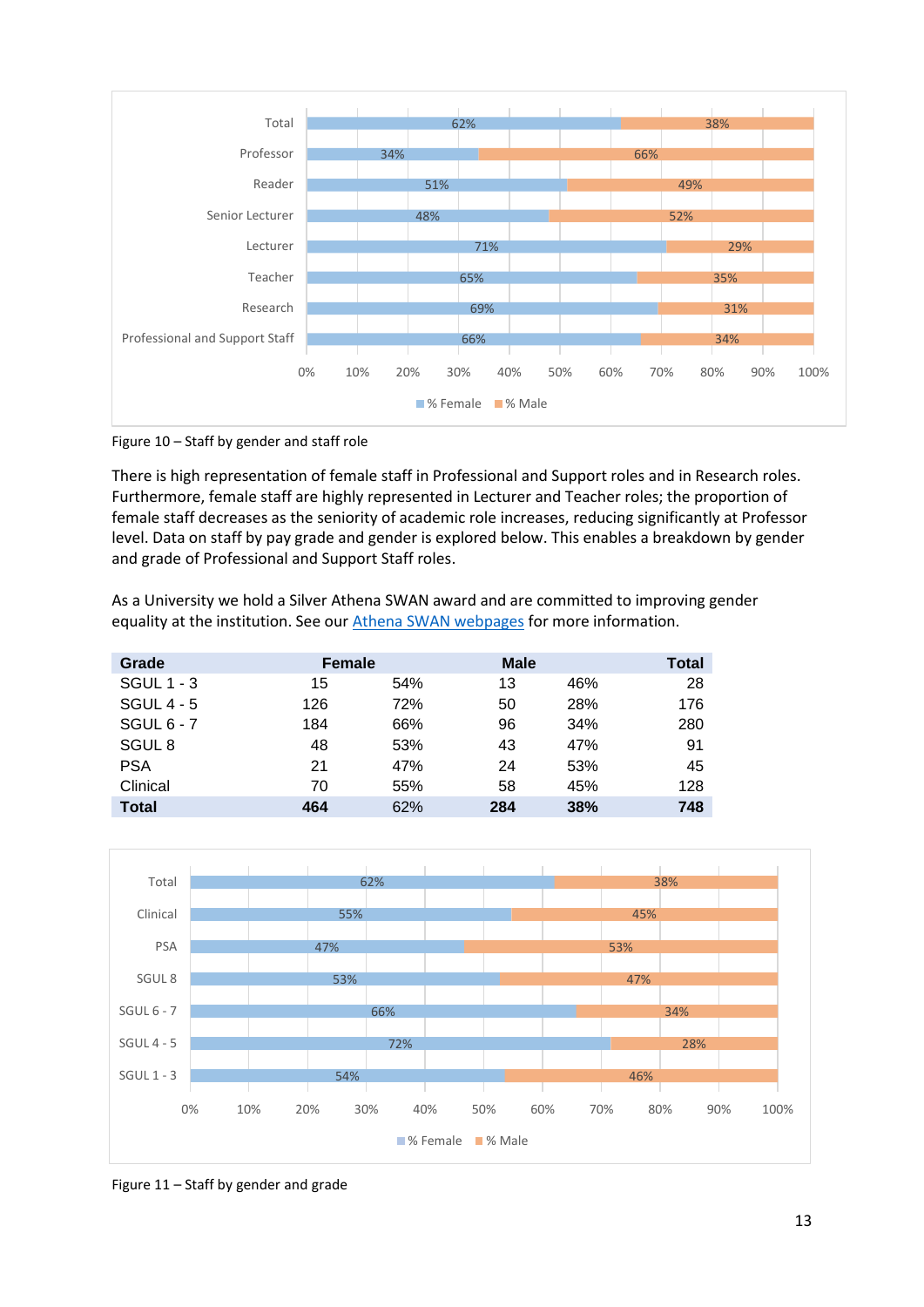As the SGUL grade increases, the proportion of female staff decreases; female staff are overrepresented at grades 4-5 and marginally at grades 6-7. Whilst male staff are overrepresented at grades 8 and the Professorial and Senior Administration (PSA) grades. This is in line with the sector, as found in the Advance HE Staff Statistical Report 2020<sup>3</sup>.

In comparison to the previous year, the representation of female staff at PSA level has increased by 4%, this is due to 2 additional female staff at this grade.

The high representation of female staff in our lower pay quartiles contributes significantly to our gender pay gap. Our [Pay Gap Report](https://www.sgul.ac.uk/about/our-professional-services/human-resources/equality-and-diversity/documents/Pay-Gap-Report-2020.pdf) is available on our website and includes information on our actions and work so far in this area.

| Gender |     | <b>Full Time</b> | <b>Part Time</b> | Total |     |
|--------|-----|------------------|------------------|-------|-----|
| Female | 320 | 69%              | 144              | 31%   | 464 |
| Male   | 238 | 84%              | 46               | 16%   | 284 |
| Total  | 558 | 76%              | 189              | 24%   | 748 |

Female staff are significantly more likely to be on part time contracts than male staff. This is in line with the sector average; the Advance HE Staff Statistical Report 2020 shows 17% difference in the percentage of male staff and female staff working full-time<sup>4</sup>, the difference in our figures is 15%. We have seen a very slight rise in the percentage of male staff on part-time contracts, 3% since last year.

| Gender | <b>Fixed Term</b> |            | <b>Permanent</b> | Total |     |
|--------|-------------------|------------|------------------|-------|-----|
| Female | 146               | 31%        | 318              | 69%   | 458 |
| Male   | 57                | 23%        | -218             | 77%   | 276 |
| Total  | 211               | <b>28%</b> | 536              | 72%   | 748 |

Female staff are more likely to be on fixed term contracts than male staff, by 8%. This reflects the higher percentage of female staff in research roles. These percentages are in line with the previous year.

<sup>3</sup> Advance HE Staff Statistical Report 2020[, https://www.advance-he.ac.uk/knowledge-hub/equality-higher](https://www.advance-he.ac.uk/knowledge-hub/equality-higher-education-statistical-report-2020)[education-statistical-report-2020](https://www.advance-he.ac.uk/knowledge-hub/equality-higher-education-statistical-report-2020) 

<sup>4</sup> Advance HE Staff Statistical Report 2020[, https://www.advance-he.ac.uk/knowledge-hub/equality-higher](https://www.advance-he.ac.uk/knowledge-hub/equality-higher-education-statistical-report-2020)[education-statistical-report-2020](https://www.advance-he.ac.uk/knowledge-hub/equality-higher-education-statistical-report-2020)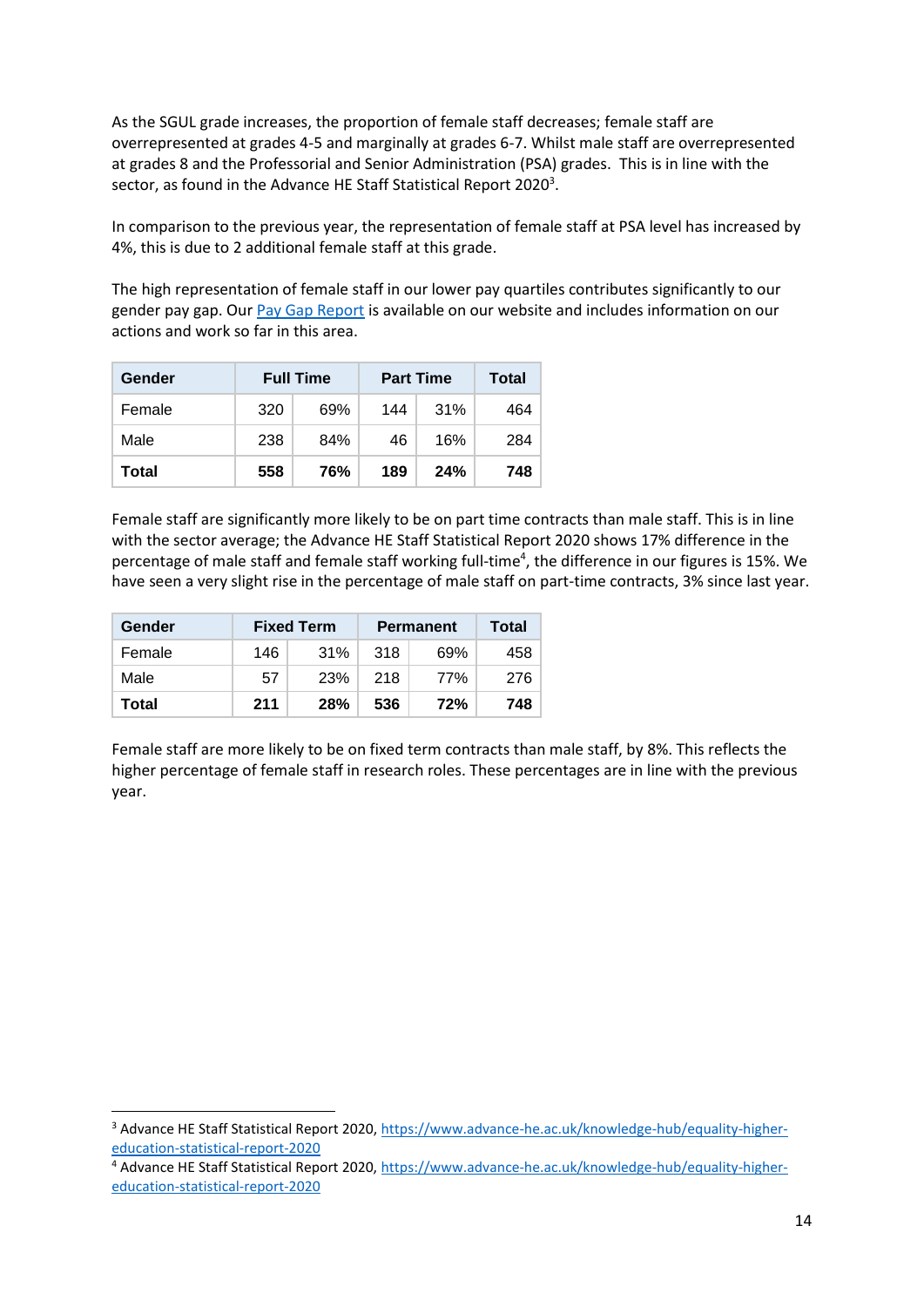## Overall staff by Ethnicity

| Total             | 748 | 100% |
|-------------------|-----|------|
| Prefer not to say | 31  | 4%   |
| White             | 510 | 68%  |
| BAME              | 207 | 28%  |

| Asian or Asian British        | 87  | 42%  |
|-------------------------------|-----|------|
| <b>Black or Black British</b> | 46  | 22%  |
| Chinese                       | 24  | 12%  |
| Mixed heritage                | 33  | 16%  |
| Other ethnic background       | 17  | 8%   |
| Total                         | 207 | 100% |



Figure 12 – Staff by ethnicity

The data above shows staff grouped within the category Black, Asian and Minority Ethnic (BAME) as well as broken down by groups within this category. In July 2020, 28% of our staff identified as BAME. This is consistent with the previous year, with an increase of 1%. We have a small proportion of staff who choose not to declare their ethnic background.

We have a higher percentage of staff from Asian or Asian British backgrounds than from other BAME groups; of our BAME staff, 42% are from Asian backgrounds, 22% are from Black Caribbean and African backgrounds, 12% are from a Chinese background and 16% from a mixed heritage background. We also have a small proportion of staff who identify as from White Non-UK backgrounds, 5% of overall staff.

The Advance HE Staff Statistical Report 2020 states of those UK staff in the sector with known ethnicity, 10.3% identified as BAME. The same report finds the proportion of staff who identified as BAME was considerably higher among non-UK staff at 30.7%. Overall, ethnicity was not known for 5.7% of UK staff and 9% of non-UK staff<sup>5</sup>.

SGUL has a significantly higher percentage of BAME staff than the sector average. Furthermore, of our staff who identify as BAME, 80% are UK staff, which is in contrast to the sector average.

St George's, University of London is situated in Tooting, London Borough of Wandsworth. According to the 2011 census, the population of Wandsworth was 28.6% BME. Our BME staff population of 28%, is therefore reflective of the local area. However, it is worth noting that Wandsworth is less diverse than other boroughs in London and that Tooting is significantly more diverse than other areas of the Borough.

<sup>5</sup> Advance HE Staff Statistical Report 2020[, https://www.advance-he.ac.uk/knowledge-hub/equality-higher](https://www.advance-he.ac.uk/knowledge-hub/equality-higher-education-statistical-report-2020)[education-statistical-report-2020](https://www.advance-he.ac.uk/knowledge-hub/equality-higher-education-statistical-report-2020)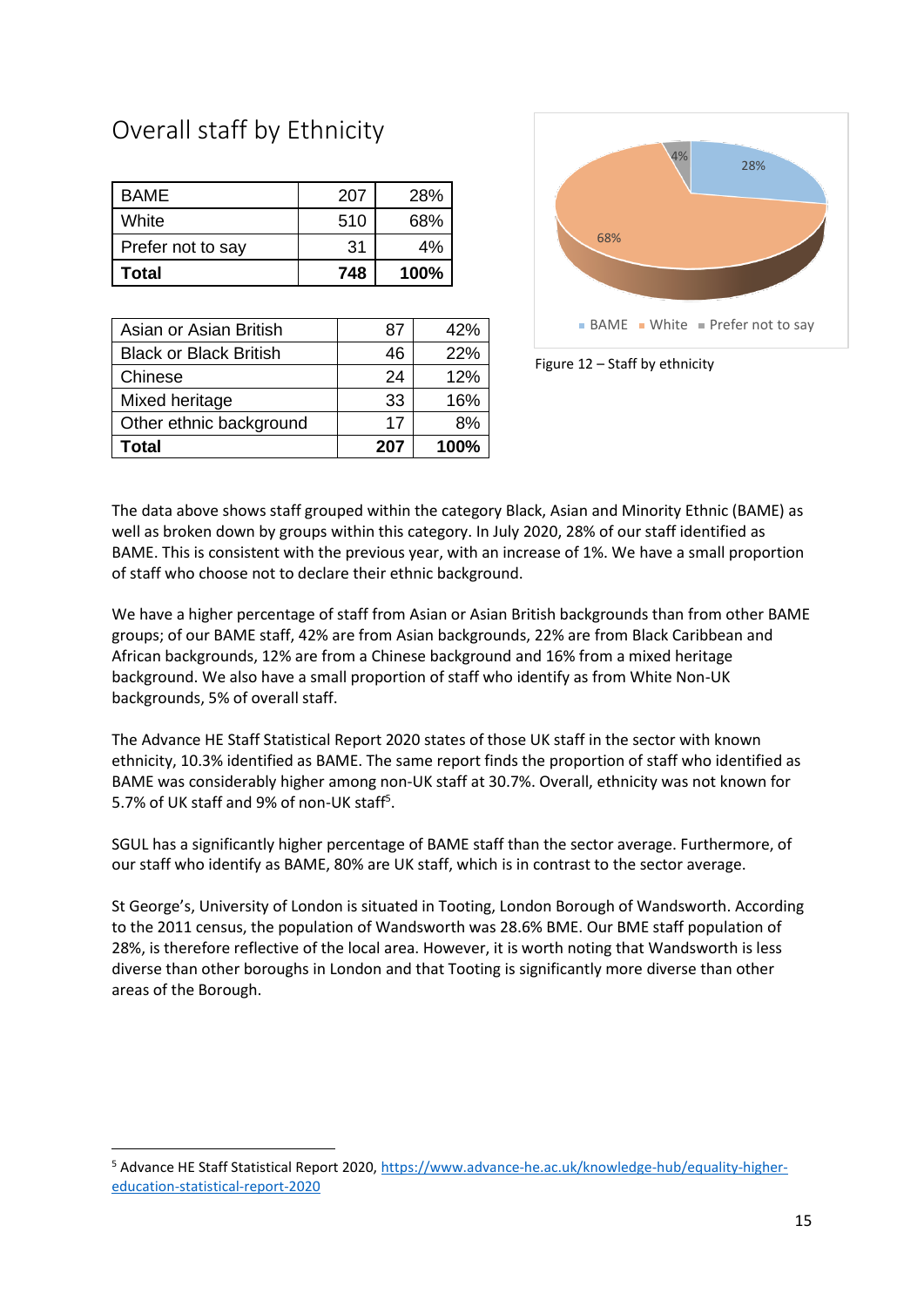| <b>Institute/Department</b>                         |     | <b>BAME</b> |     | White | Prefer not to say |       | Total |
|-----------------------------------------------------|-----|-------------|-----|-------|-------------------|-------|-------|
| Infection and Immunity Research Institute           | 37  | 31%         | 79  | 65%   | $5^*$             | 4%    | 121   |
| Institute of Medical and Biomedical Education       | 44  | 30%         | 93  | 64%   | 8                 | 6%    | 145   |
| Molecular & Clinical Sciences Research<br>Institute | 24  | 24%         | 72  | 71%   | 5                 | 5%    | 101   |
| <b>Population Health Research Institute</b>         | 7   | 15%         | 40  | 85%   | $0^*$             | $0\%$ | 47    |
| <b>Research Operations</b>                          | 5   | 23%         | 17  | 77%   | 0                 | $0\%$ | 22    |
| <b>Education Strategy and Development Office</b>    | 9   | 30%         | 21  | 70%   | 0*                | $0\%$ | 30    |
| <b>Education Operations</b>                         | 6   | 18%         | 22  | 67%   | $5^*$             | 15%   | 33    |
| <b>Professional Services</b>                        | 75  | 30%         | 166 | 67%   | 8                 | 3%    | 249   |
| <b>Total</b>                                        | 207 | 28%         | 510 | 68%   | 31                | 4%    | 748   |

*\* Numbers subject to rounding following HESA guidance. This strategy involves rounding to the nearest multiple of 5*



Figure 13 – Staff by institute or department and ethnicity

BAME staff are split across the University, with the highest percentages in Infection and Immunity Research Institute and in Professional Services. The Population Health Research Institute has significantly less BAME staff than other areas of the University, however the percentage of BAME has increased slightly from the previous year, by 2%.

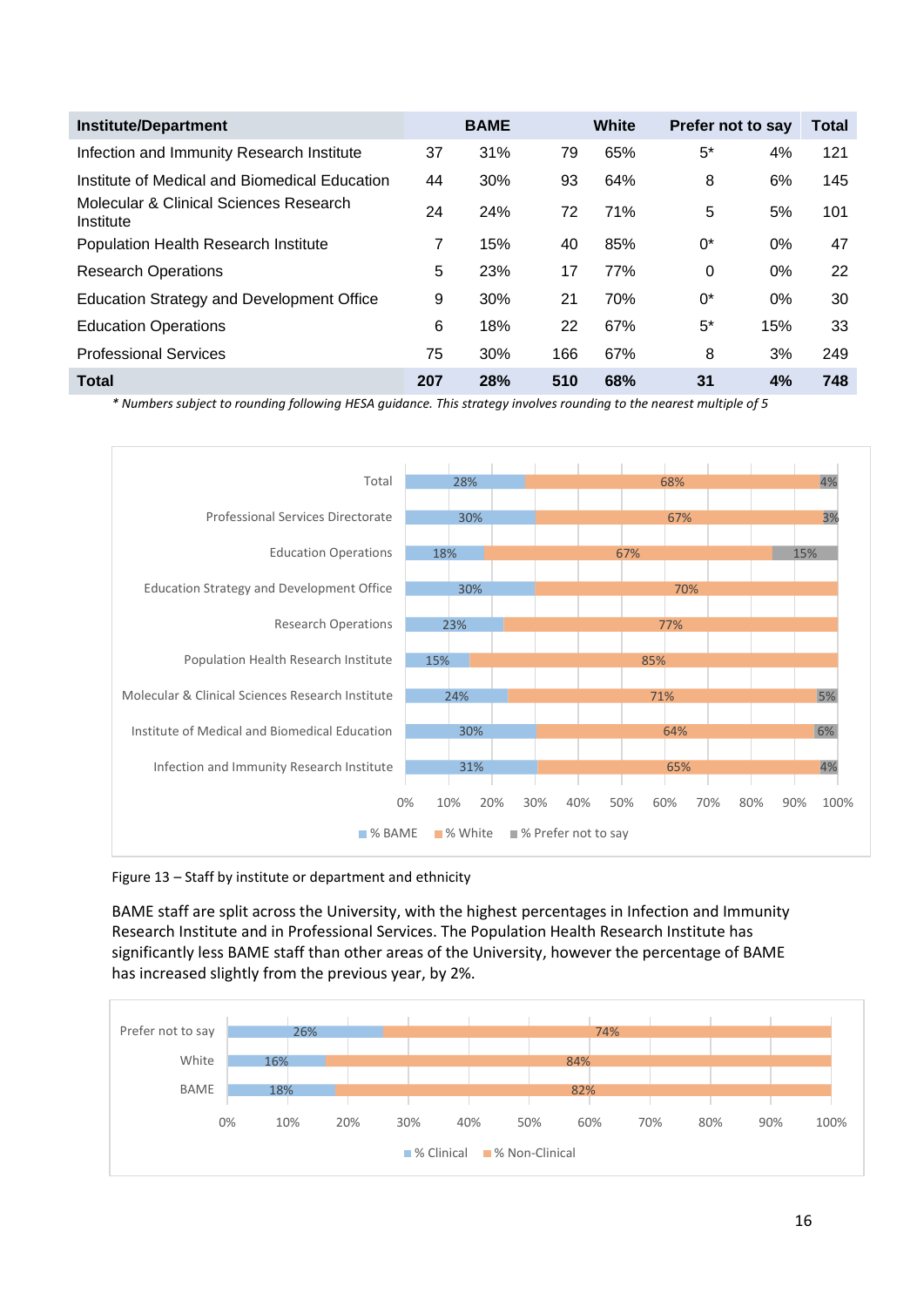Figure 14 – Staff by clinical status and ethnicity

| <b>Staff Role</b>                     | White<br><b>BAME</b> |     | Prefer not to<br>say | <b>Total</b> |       |       |     |
|---------------------------------------|----------------------|-----|----------------------|--------------|-------|-------|-----|
| <b>Professional and Support Staff</b> | 122                  | 30% | 271                  | 66%          | 15    | 4%    | 408 |
| <b>Teaching Fellow</b>                | 8                    | 36% | 14                   | 64%          | $0^*$ | $0\%$ | 22  |
| Research                              | 29                   | 34% | 57                   | 66%          | $0^*$ | $0\%$ | 86  |
| Lecturer                              | 17                   | 25% | 50                   | 75%          | $0^*$ | 0%    | 67  |
| Senior Lecturer                       | 20                   | 29% | 44                   | 64%          | 5     | 7%    | 69  |
| Reader and Professor                  | 11                   | 12% | 74                   | 81%          | 6     | 7%    | 91  |
| <b>Total</b>                          | 207                  | 28% | 510                  | 68%          | 26    | 5%    | 743 |

The proportion of staff on clinical contracts is balanced across ethnicities.

*\* Numbers subject to rounding following HESA guidance. This strategy involves rounding to the nearest multiple of 5*

\* *Research Staff covers Research Fellows and Research Assistants* 

\* *Teacher covers Teaching Fellows and Problem Based Learning (PBL) Tutors* 



Figure 15 – Staff by staff role and ethnicity

BAME staff are highly represented in Professional and Support Staff, Research and Teaching Fellow roles. However, in senior academic roles such as Reader and Professor, the representation of BAME staff is significantly lower.

A breakdown of staff by ethnicity and grade is below, which enables a view of the representation of BAME staff in different grades and seniority.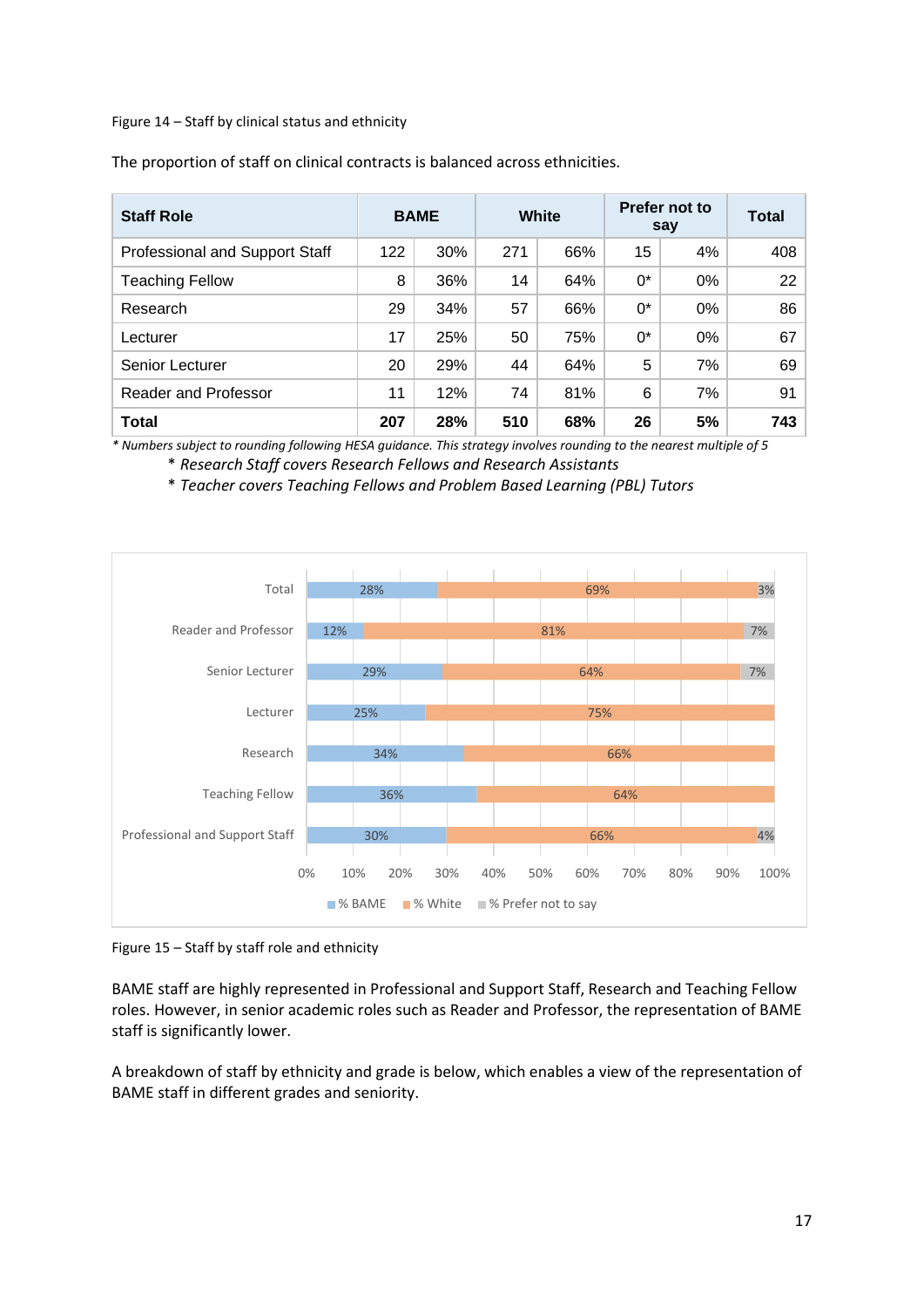| Pay grade           |       | <b>BAME</b> | White<br>Prefer not to say |     |    |    | <b>Total</b> |
|---------------------|-------|-------------|----------------------------|-----|----|----|--------------|
| SGUL $1 - 3$        | 8     | 29%         | 20                         | 71% | 0  | 0% | 28           |
| <b>SGUL 4 - 5</b>   | 62    | 35%         | 104                        | 59% | 10 | 6% | 176          |
| SGUL $6 - 7$        | 82    | 29%         | 191                        | 68% | 7  | 3% | 280          |
| SGUL <sub>8</sub>   | 15    | 16%         | 70                         | 77% | 6  | 7% | 91           |
| <b>PSA</b>          | $5^*$ | 7%          | 42                         | 93% | 0  | 0% | 47           |
| <b>Clinical Pay</b> | 37    | 29%         | 83                         | 65% | 8  | 6% | 128          |
| <b>Total</b>        | 207   | 28%         | 510                        | 68% | 31 | 4% | 750          |

*\* Numbers subject to rounding following HESA guidance. This strategy involves rounding to the nearest multiple of 5*



Figure 16 – Staff by pay grade and ethnicity

The data shows high representation of BAME staff in SGUL grades 4-5 and a low representation in grade 8 and Professorial and Senior Administrative (PSA) grades. This is consistent with the previous year.

This occupational segregation contributes to our ethnicity pay gap. We have committed to analyse the ethnicity pay gap at the University alongside the gender pay gap. Ou[r Pay Gap Report](https://www.sgul.ac.uk/about/our-professional-services/human-resources/equality-and-diversity/documents/Pay-Gap-Report-2020.pdf) includes actions we are taking to address these pay gaps and to improve representation across pay grades.

In June 2020, St George's launched an Institutional Review of Race Equality, commissioned by our Principal Jenny Higham. This Review took a consultative and collaborative approach with our staff and students to gather recommendations for an institution-wide action plan. This work was led and supported by our Senior Leadership Team. The institution-wide action plan aims to address racial inequalities at the institution and progress towards being a truly anti-racist University. The action plan will be launched in 2021.

| <b>Ethnicity</b>  | <b>Full Time</b> |     | <b>Part Time</b> | Total |     |
|-------------------|------------------|-----|------------------|-------|-----|
| <b>BAME</b>       | 155              | 75% | 52               | 25%   | 207 |
| White             | 378              | 74% | 132              | 26%   | 510 |
| Prefer not to say | 26               | 84% | 5                | 16%   | 31  |
| Total             | 558              | 75% | 189              | 25%   | 748 |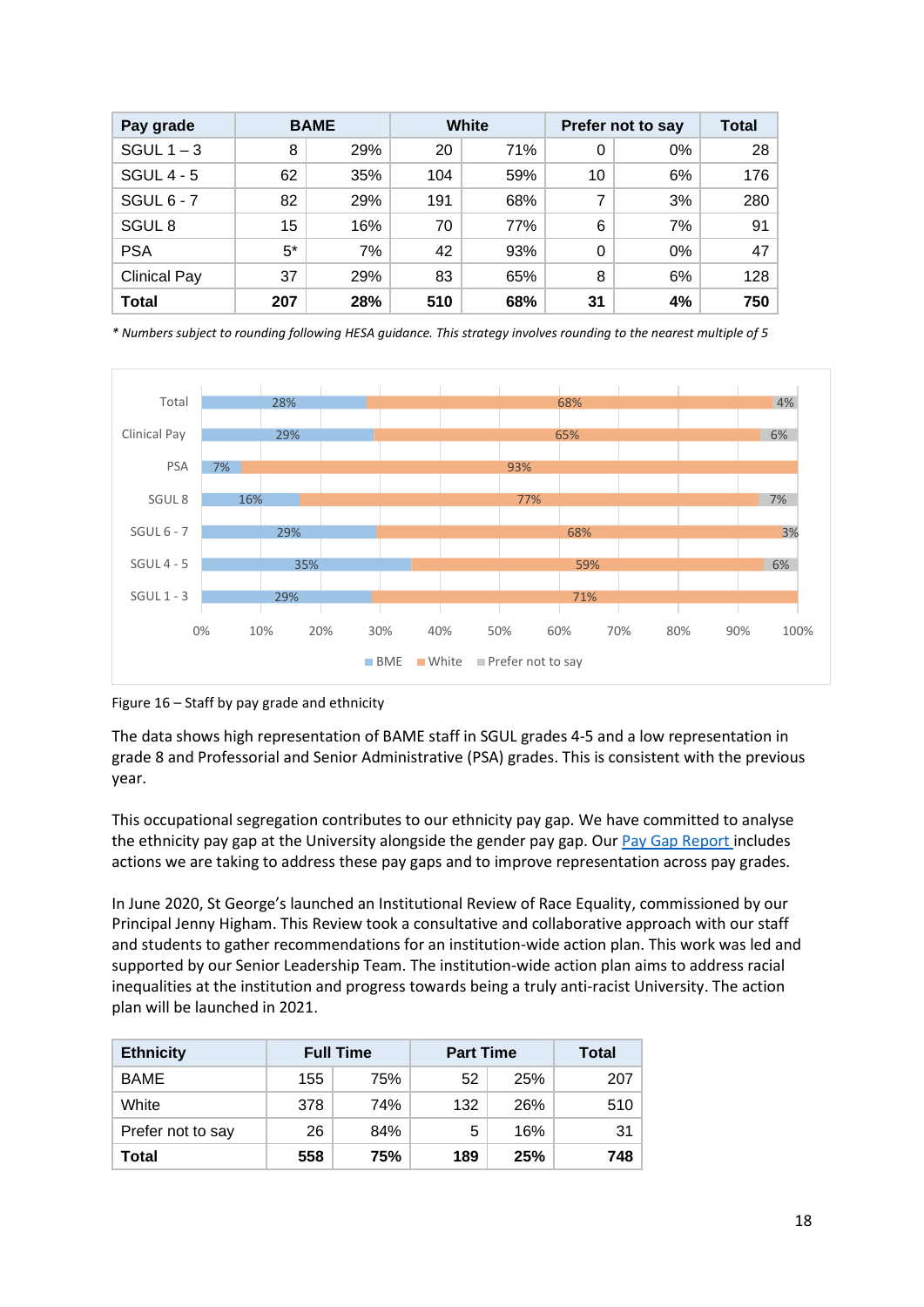The majority of staff work full-time, this is well balanced across ethnicities.

| <b>Ethnicity</b>  | <b>Fixed Term</b> |            | <b>Permanent</b> | Total |     |
|-------------------|-------------------|------------|------------------|-------|-----|
| <b>BAME</b>       | 72                | 33%        | 135              | 68%   | 207 |
| White             | 133               | <b>27%</b> | 377              | 73%   | 510 |
| Prefer not to say |                   | 22%        | 24               | 78%   | 31  |
| Total             | 211               | 28%        | 536              | 72%   | 748 |

The representation of BAME staff on fixed-term and permanent contracts differs slightly to that of White staff; there is a higher percentage of BAME staff on fixed term contracts. This may relate to the representation of BAME staff in Research and Teaching roles which are more likely to be fixedterm.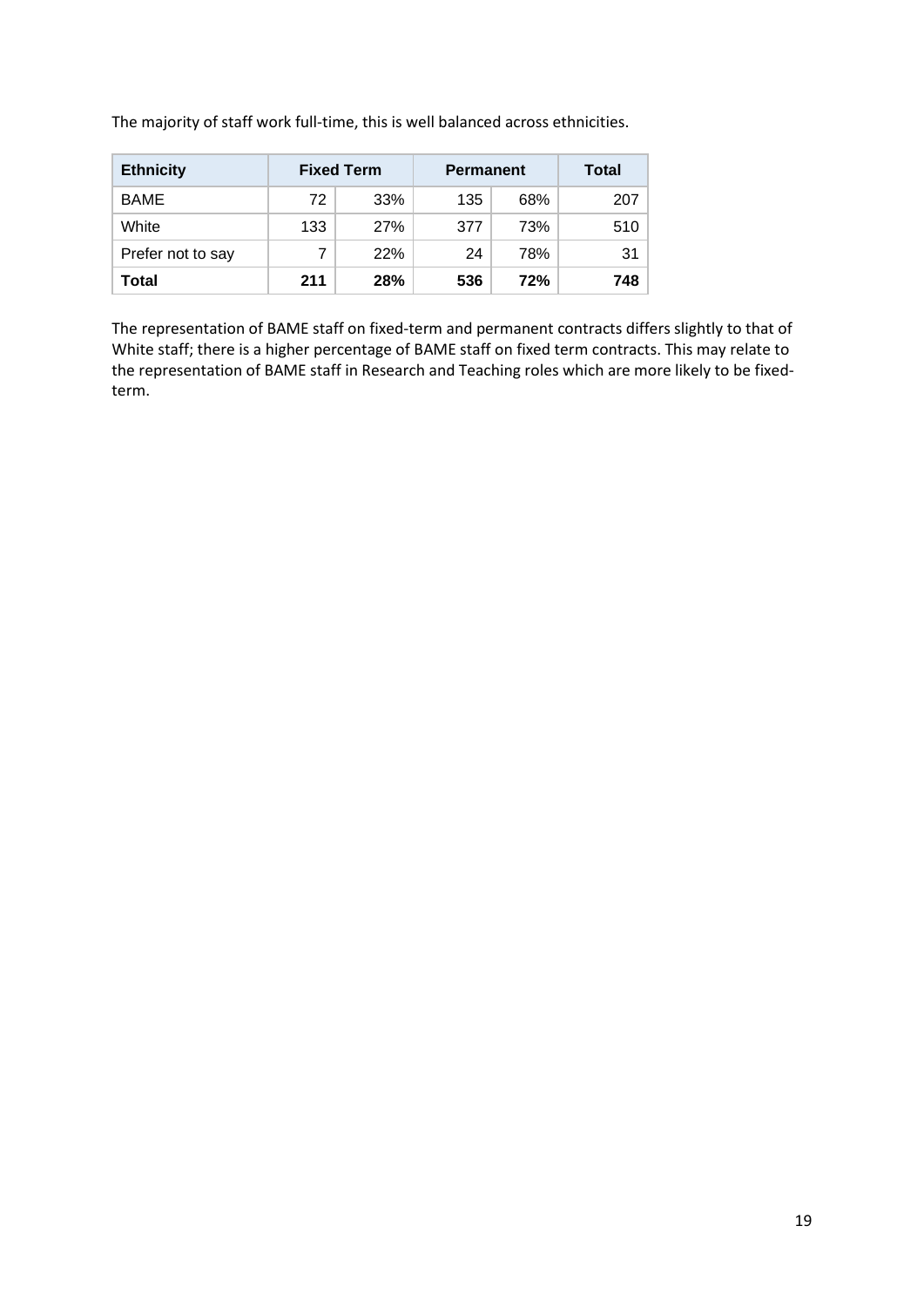# Overall staff by Gender and Ethnicity

*In order to protect the identity of staff, figures have been adjusted based on the HESA guidance. This strategy involves rounding all numbers to the nearest multiple of 5; therefore 0, 1, 2 are rounded to 0 and 3, 4 are rounded to 5. This may affect overall staff total numbers in some tables.*

| Gender |     | <b>BAME</b> | White |     | Prefer not to say | Total |     |
|--------|-----|-------------|-------|-----|-------------------|-------|-----|
| Female | 137 | 30%         | 313   | 67% | 14                | 3%    | 464 |
| Male   | 70  | 25%         | 197   | 69% | 17                | 6%    | 284 |
| Total  | 207 | 28%         | 510   | 68% | 31                | 4%    | 748 |



### Figure 17 – Overall staff by ethnicity and gender

We have a higher proportion of female BAME staff than male BAME staff. This is in line with the overall gender balance at the University which is 62% female. It is worth noting, however, that a higher percentage of male staff chose not to declare their ethnicity than female staff.

Contrastingly, the Advance HE 2020 Staff Statistical Report finds that a higher proportion of male staff in the sector were from BAME backgrounds than female staff (15.6% compared with 13.6% of female staff).

|                                                              |             |     |     | <b>Female</b> |       |                   | <b>Total</b> |  |
|--------------------------------------------------------------|-------------|-----|-----|---------------|-------|-------------------|--------------|--|
| <b>Institute/ Department</b>                                 | <b>BAME</b> |     |     | <b>White</b>  |       | Prefer not to say |              |  |
| Infection & Immunity                                         | 27          | 36% | 47  | 64%           | $0^*$ | $0\%$             | 74           |  |
| Institute of Medical & Biomedical<br>Education               | 24          | 28% | 58  | 67%           | 5     | 6%                | 87           |  |
| Molecular & Clinical Sciences                                | 13          | 24% | 41  | 76%           | $0^*$ | 0%                | 54           |  |
| Population Heath Research<br>Institute                       | $5^*$       | 16% | 27  | 84%           | 0     | $0\%$             | 32           |  |
| <b>Research Operations</b>                                   | $0^*$       | 0%  | 10  | 100%          | 0     | 0%                | 10           |  |
| <b>Education Strategy &amp;</b><br><b>Development Office</b> | 7           | 28% | 18  | 72%           | $0^*$ | $0\%$             | 25           |  |
| <b>Education Operations</b>                                  | 5           | 19% | 17  | 63%           | $5^*$ | 19%               | 27           |  |
| <b>Professional Services</b>                                 | 55          | 37% | 95  | 63%           | $0^*$ | $0\%$             | 150          |  |
| <b>Total</b>                                                 | 136         | 30% | 313 | 68%           | 10    | 2%                | 459          |  |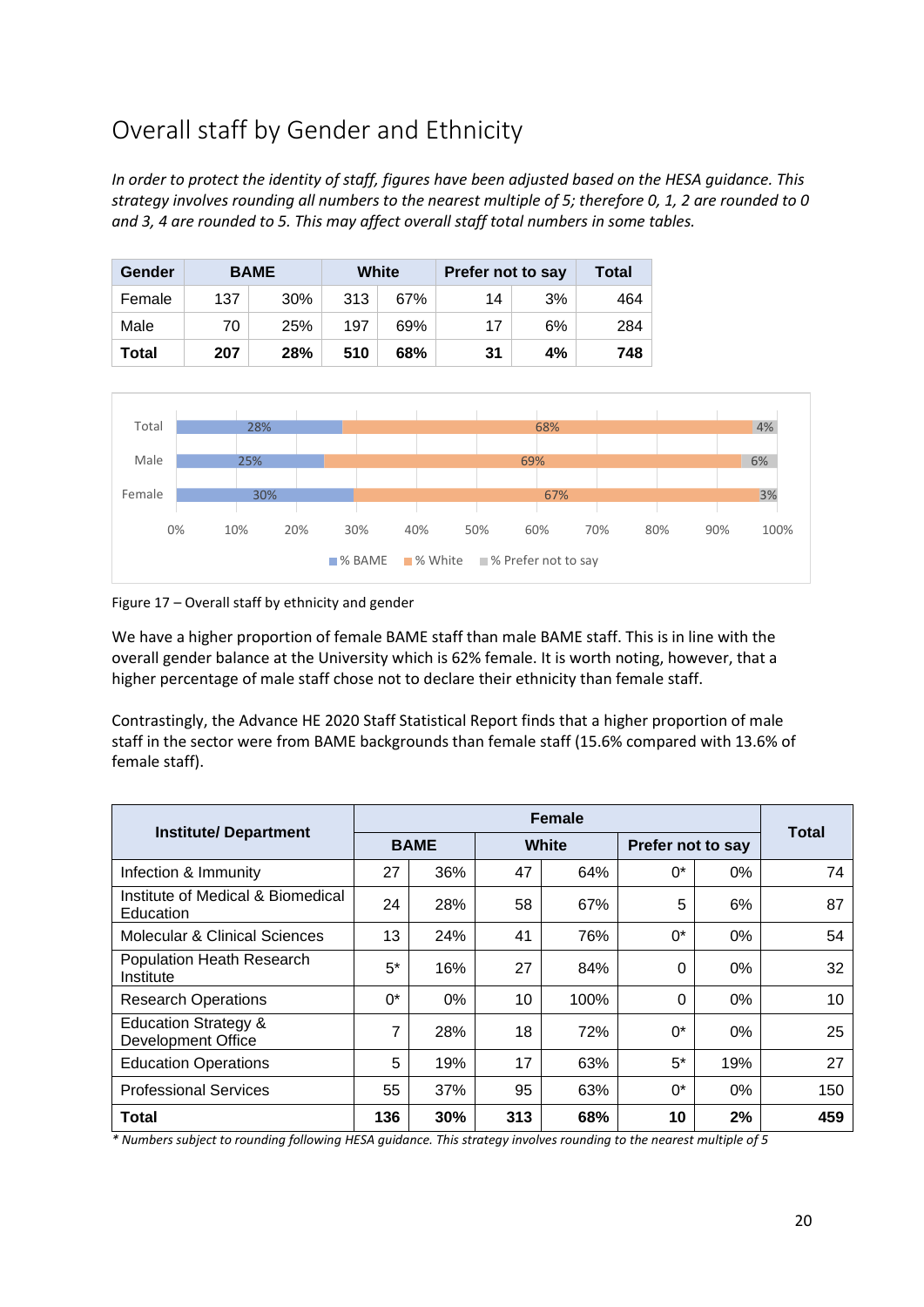|                                                              |             |       |     | <b>Male</b> |                   |              |     |
|--------------------------------------------------------------|-------------|-------|-----|-------------|-------------------|--------------|-----|
| <b>Institute/ Department</b>                                 | <b>BAME</b> |       |     | White       | Prefer not to say | <b>Total</b> |     |
| Infection & Immunity                                         | 10          | 21%   | 32  | 68%         | $5^*$             | 11%          | 47  |
| Institute of Medical &<br><b>Biomedical Education</b>        | 20          | 33%   | 35  | 58%         | $5^*$             | 8%           | 60  |
| Molecular & Clinical Sciences                                | 11          | 23%   | 31  | 66%         | $5^*$             | 11%          | 47  |
| Population Heath Research<br>Institute                       | $5^*$       | 28%   | 13  | 72%         | 0*                | $0\%$        | 18  |
| <b>Research Operations</b>                                   | 5*          | 42%   | 7   | 58%         | 0                 | $0\%$        | 12  |
| <b>Education Strategy &amp;</b><br><b>Development Office</b> | $0^*$       | $0\%$ | 5   | 100%        | 0                 | $0\%$        | 5   |
| <b>Education Operations</b>                                  | 0*          | $0\%$ | 5   | 100%        | $0^*$             | $0\%$        | 5   |
| <b>Professional Services</b>                                 | 20          | 21%   | 71  | 73%         | 6                 | 6%           | 97  |
| Total                                                        | 71          | 24%   | 199 | 68%         | 21                | 7%           | 291 |



Figure 18 – Staff by gender and ethnicity and institute/department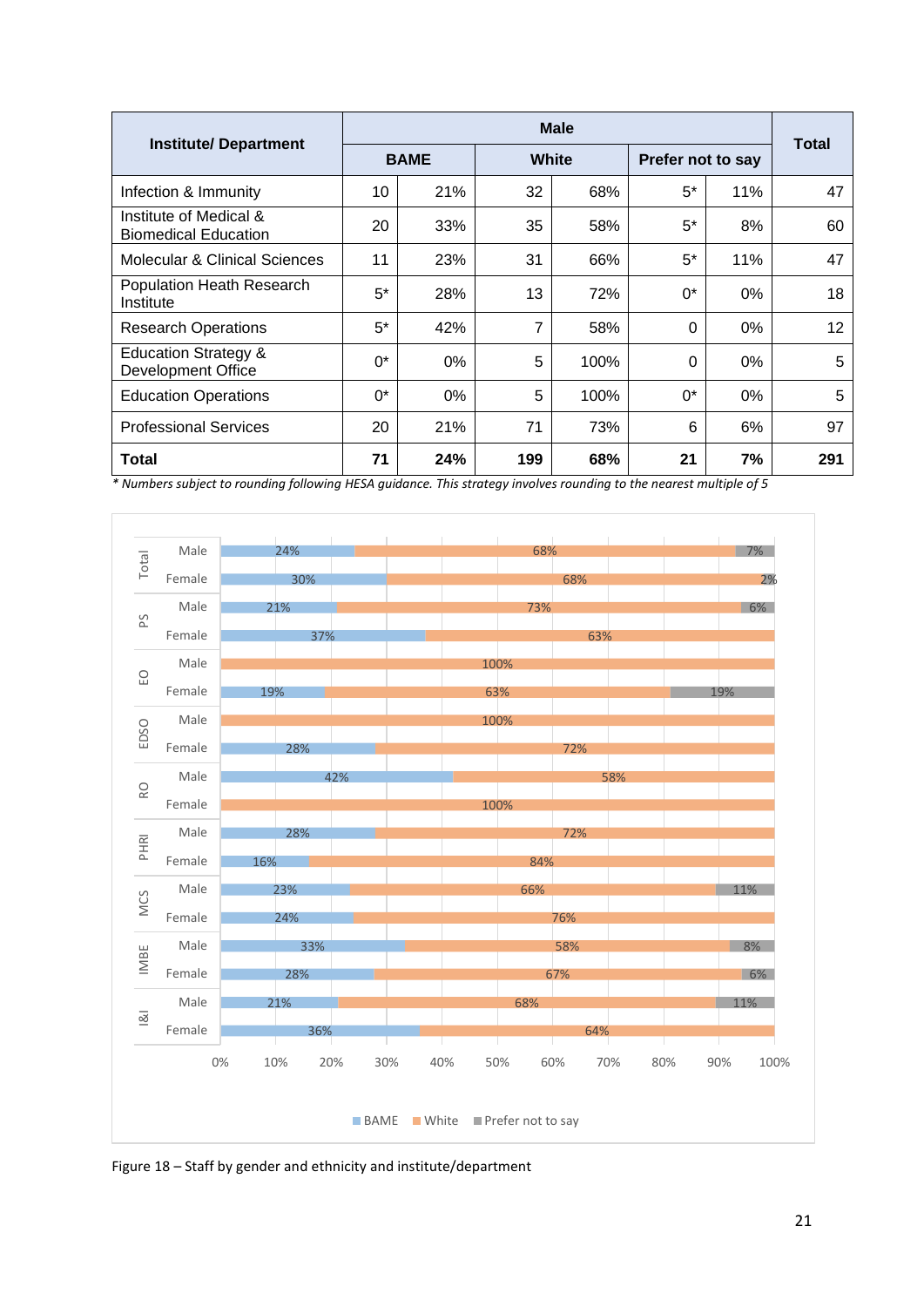Whilst IMBE, I&I and PHRI had the highest representations of female staff overall, when broken down by gender and ethnicity, the higher representation of female BAME staff is within Professional and Support Services and in Research Operations. Overall female BAME staff are relatively evenly represented across the institutes and departments, with the lowest representation in PHRI, which aligns with the findings in the analysis on ethnicity overall.

The representation of Male BAME staff however is much more variable. This could be slightly impacted by the lower number of male BAME staff overall. Male BAME staff are highly represented in Research Operations, however it is important to recognise the overall numbers in this department are very small. They are also well represented in IMBE. It is important to note the lack of representation of male BAME staff in Education Operations and in the Education Strategy and Development Office.



Figure 19 – Staff by gender and ethnicity and clinical status

BAME male staff are highly represented on clinical contracts, at 26% in contrast to 18% of White male staff, a difference of 8%. This is also in contrast to BAME female staff of which 14% are on clinical contracts. Amongst female staff, there is equal representation of BAME and White staff on clinical contracts.

| <b>Staff Role</b>                 |             | <b>Female</b> |            |     | <b>Male</b> |              |            | <b>Total</b> | <b>Total</b> |
|-----------------------------------|-------------|---------------|------------|-----|-------------|--------------|------------|--------------|--------------|
|                                   | <b>BAME</b> | <b>White</b>  | <b>PNS</b> | (F) | <b>BAME</b> | <b>White</b> | <b>PNS</b> | (M)          |              |
| Professional Services and Support | 89          | 174           | 6          | 269 | 33          | 97           | 9          | 139          | 408          |
| Researcher                        | 19          | 42            | 0          | 61  | 10          | 15           | 0*         | 25           | 86           |
| <b>Teaching Fellow</b>            | 5           | 9             | 0*         | 14  | $5^*$       | 5            | 0          | 10           | 24           |
| Lecturer                          | 11          | 36            | $0^*$      | 47  | 6           | 14           | 0          | 20           | 67           |
| Senior Lecturer                   | 8           | 22            | $5^*$      | 35  | 12          | 22           | 0*         | 34           | 69           |
| Reader                            | $5^*$       | 13            | $0^*$      | 18  | $\Omega$    | 14           | $5^*$      | 19           | 37           |
| Professor                         | 0*          | 17            | 0          | 17  | 6           | 30           | $0^*$      | 36           | 53           |
| <b>Total</b>                      | 137         | 313           | 11         | 461 | 72          | 197          | 14         | 283          | 744          |

*\* Numbers subject to rounding following HESA guidance. This strategy involves rounding to the nearest multiple of 5*

*\* Research Staff covers Research Fellows and Research Assistants* 

\* *Teacher covers Teaching Fellows and Problem Based Learning (PBL) Tutors*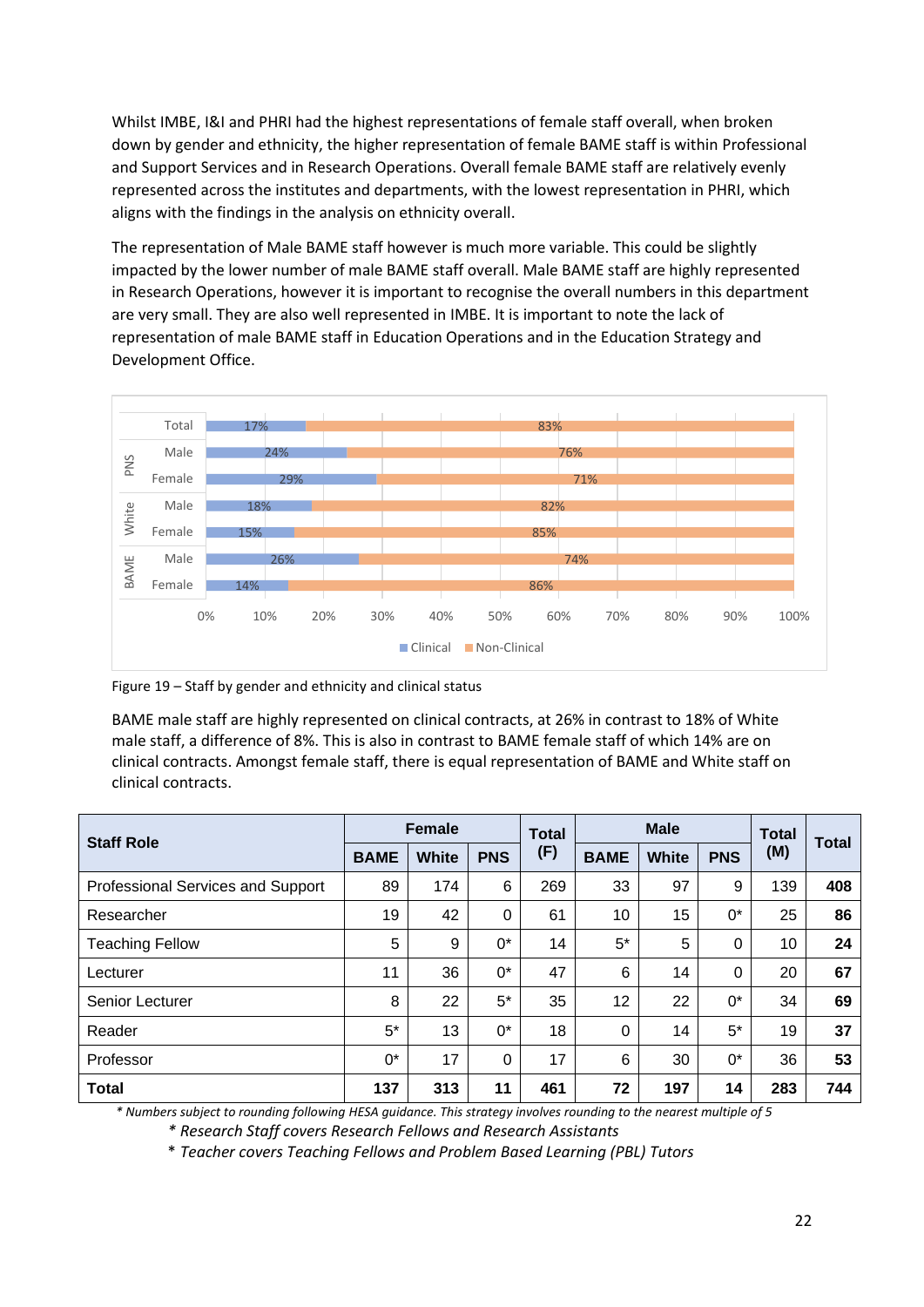

Figure 20 – Staff by gender and ethnicity and staff role

Across both female and male staff, BAME staff are highly represented in Teacher and Research roles. However, male BAME staff are well represented in Lecturer and Senior Lecturer positions, at 30% and 33% in contrast to 25% representation overall. Female staff, however, are significantly underrepresented at Lecturer and Senior Lecturer positions, at 22% and 24% in contrast to 30% representation overall.

Across genders, BAME staff are underrepresented at Reader and Professor level.

Professional Services and Support staff have a high representation of female BAME staff. This is in line with the high representation of female staff in PSS roles but also reflects the clustering of BAME female staff in non-academic roles.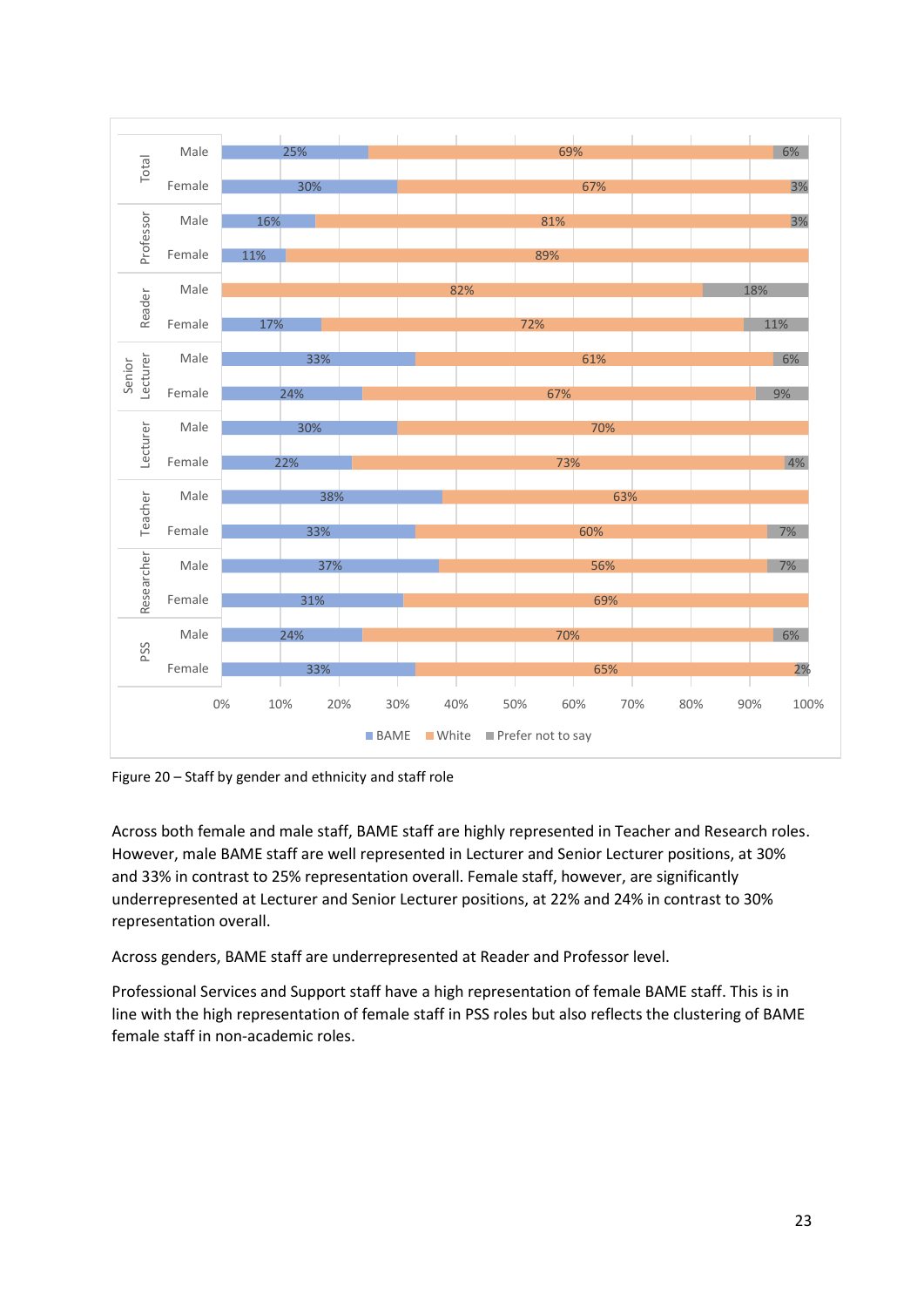| <b>Staff Grade</b>  | <b>Female</b> |       | <b>Total</b> | <b>Male</b> |             |              | <b>Total</b> | Total |     |
|---------------------|---------------|-------|--------------|-------------|-------------|--------------|--------------|-------|-----|
|                     | <b>BAME</b>   | White | <b>PNS</b>   | female      | <b>BAME</b> | <b>White</b> | <b>PNS</b>   | male  |     |
| <b>SGUL 1 - 3</b>   | 5             | 9     | $\mathbf 0$  | 14          | 0*          | 9            | 0            | 9     | 23  |
| <b>SGUL 4 - 5</b>   | 50            | 65    | $5^*$        | 120         | 12          | 32           | 10           | 54    | 174 |
| <b>SGUL 6 - 7</b>   | 52            | 128   | $5^*$        | 180         | 29          | 61           | $5^*$        | 95    | 275 |
| SGUL <sub>8</sub>   | 8             | 37    | $5^*$        | 50          | 7           | 33           | 5*           | 45    | 95  |
| <b>PSA</b>          | $0^*$         | 20    | $\mathbf 0$  | 20          | $0^*$       | 22           | 0            | 22    | 42  |
| <b>Clinical Pay</b> | 19            | 47    | $5^*$        | 71          | 18          | 36           | $5^*$        | 59    | 130 |
| <b>Total</b>        | 134           | 306   | 15           | 455         | 66          | 193          | 25           | 284   | 739 |

*\* Numbers subject to rounding following HESA guidance. This strategy involves rounding to the nearest multiple of 5*



Figure 21 – Staff by grade and gender and ethnicity

The higher number of female BAME overall staff can be seen in the higher representation across the pay grades as a whole. Female BAME staff are overrepresented in grades 1-3 and 4-5 and underrepresented at grades 6 and above. Male BAME staff have highest representation in grade 6-7 and on clinical grades, however the representation at all grades is low.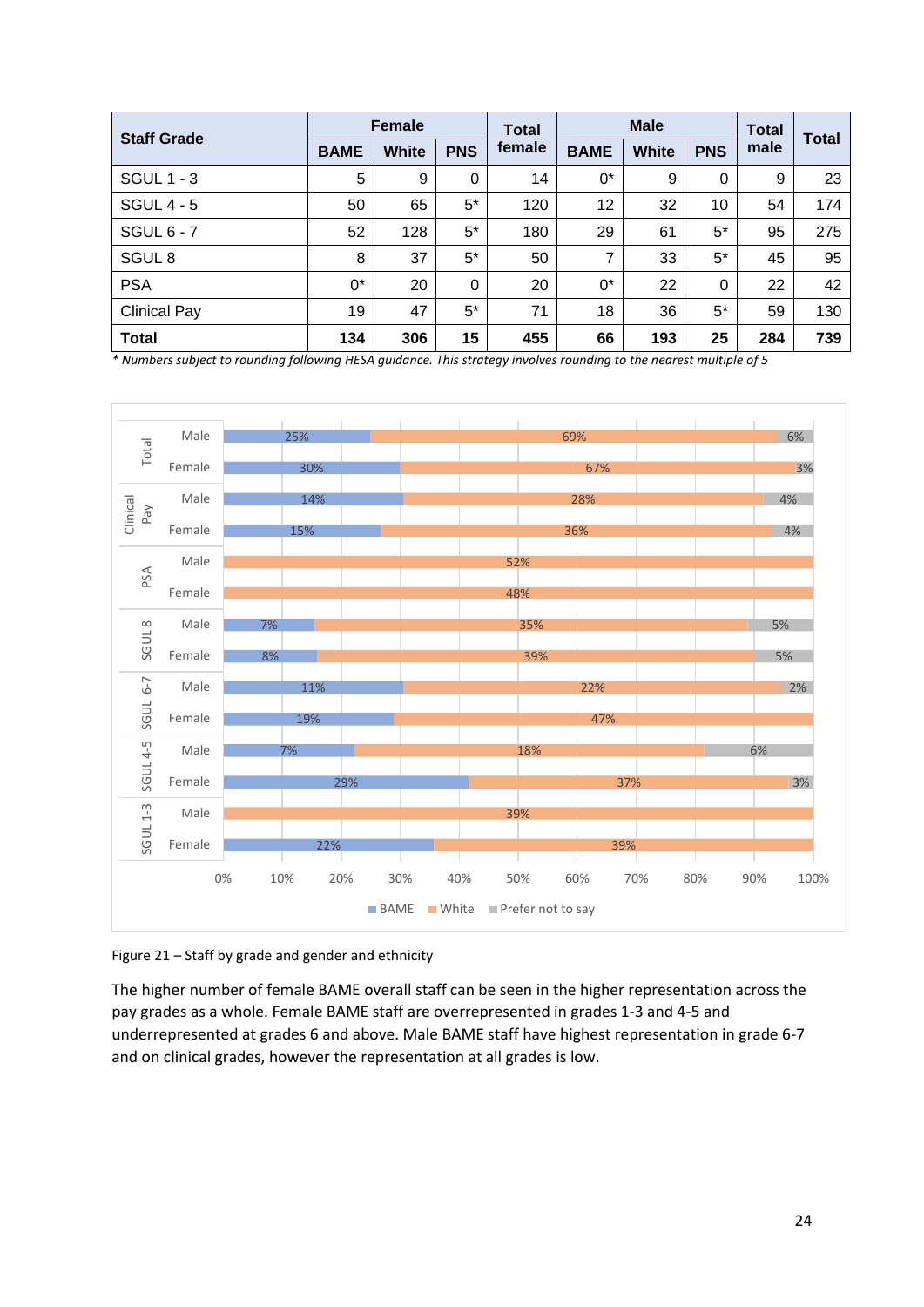|                   |     | <b>Total</b>     |                  |     |     |
|-------------------|-----|------------------|------------------|-----|-----|
| <b>Ethnicity</b>  |     | <b>Full Time</b> | <b>Part Time</b> |     |     |
| <b>BAME</b>       | 100 | 73%              | 37               | 27% | 137 |
| White             | 210 | 67%              | 103              | 33% | 313 |
| Prefer not to say | 10  | 67%              | $5*$             | 33% | 15  |
| Total             | 320 | 69%              | 145              | 31% | 465 |

*\* Numbers subject to rounding following HESA guidance. This strategy involves rounding to the nearest multiple of 5*

| <b>Ethnicity</b>  |     | <b>Full Time</b> | <b>Part Time</b> | Total |     |
|-------------------|-----|------------------|------------------|-------|-----|
| <b>BAME</b>       | 55  | 79%              | 15               | 21%   | 70  |
| White             | 167 | 85%              | 30               | 15%   | 197 |
| Prefer not to say | 16  | 100%             | 0*               | 0%    | 16  |
| Total             | 238 | 84%              | 45               | 16%   | 283 |

*\* Numbers subject to rounding following HESA guidance. This strategy involves rounding to the nearest multiple of 5*

Across ethnicities, female staff are more likely to work part-time than male staff. BAME female staff however are less likely to work part-time than White female staff. In contrast, male BAME staff are more likely to work part-time than White male staff.

| <b>Ethnicity</b>  |       | <b>Total</b>      |                  |      |     |  |
|-------------------|-------|-------------------|------------------|------|-----|--|
|                   |       | <b>Fixed Term</b> | <b>Permanent</b> |      |     |  |
| <b>BAME</b>       | 51    | 37%               | 86               | 63%  | 137 |  |
| White             | 93    | 30%               | 220              | 70%  | 313 |  |
| Prefer not to say | $0^*$ | 0%                | 12               | 100% | 12  |  |
| Total             | 144   | 31%               | 318              | 69%  |     |  |

|                   |    | <b>Male</b>       |                  |              |     |  |  |  |
|-------------------|----|-------------------|------------------|--------------|-----|--|--|--|
| <b>Ethnicity</b>  |    | <b>Fixed Term</b> | <b>Permanent</b> | <b>Total</b> |     |  |  |  |
| <b>BAME</b>       | 21 | 30%               | 49               | 70%          | 70  |  |  |  |
| White             | 40 | 20%               | 157              | 80%          | 197 |  |  |  |
| Prefer not to say | 5  | 29%               | 12               | 71%          | 17  |  |  |  |
| Total             | 66 | 23%               | 218              | 77%          | 284 |  |  |  |

Across all ethnicities and genders, staff are more likely to be on permanent contracts than fixed term. However, BAME staff are more likely to be on fixed-term contracts then permanent contracts, this is particularly the case for female BAME staff, 37% of whom are on fixed term contracts.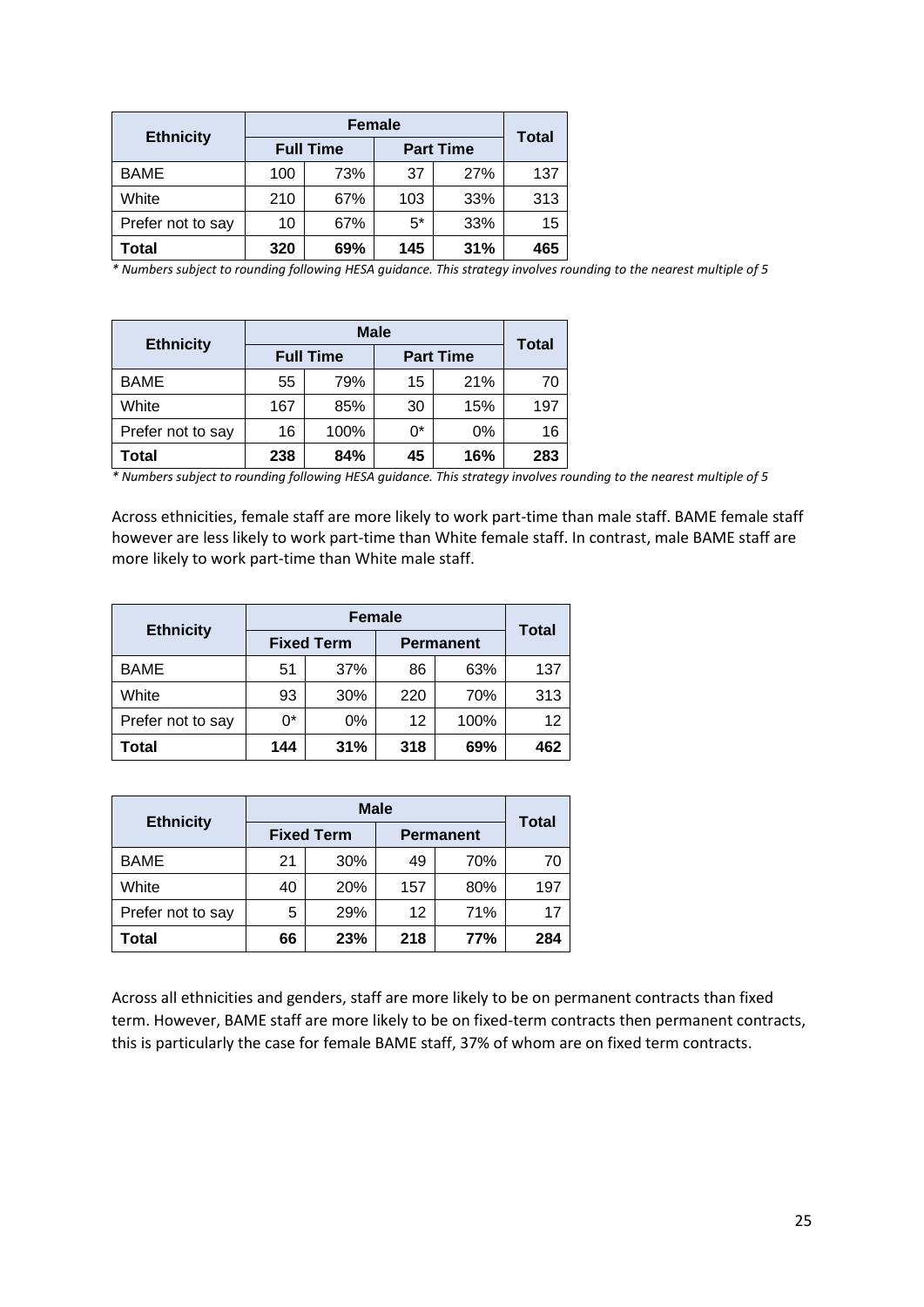# Overall staff by Disability

*In order to protect the identity of staff, figures have been adjusted based on the HESA guidance. This strategy involves rounding all numbers to the nearest multiple of 5; therefore 0, 1, 2 are rounded to 0 and 3, 4 are rounded to 5. This may affect overall staff total numbers in some tables.*

| Declared disability    | 35  | 5%   |
|------------------------|-----|------|
| No declared disability | 678 | 91%  |
| Prefer not to say      | 35  | 4%   |
| Total                  | 748 | 100% |



Figure 22 – Staff by disability

Overall, 5% of staff in 2020 declared a disability. This is in line with the sector average which is also 5%<sup>6</sup>. However, it is generally accepted that in reality the actual percentage of staff with disabilities across the UK will be higher and that rates of declaration tend to be low due to fears of stigma and discrimination. According to government statistics, around 18 per cent of the UK's workforce has a declared disability.<sup>7</sup>

In 2017 St George's joined the Disability Confident Scheme which requires employers to take various action to recruit and retain disabled people and people with health conditions for their skills and talent, creating a more inclusive workforce. We aim to renew our Level 2 Disability Confident accreditation with a view to enhancing our support for staff with disabilities. Our Staff Disability Network launched in 2018 and has been providing ongoing support for disabled staff as well as working with the University to progress disability inclusion.

| <b>Institute/Department</b>                         | <b>Declared</b><br>disability |       |     | No declared<br>disability |          | <b>PNS</b> |     |
|-----------------------------------------------------|-------------------------------|-------|-----|---------------------------|----------|------------|-----|
| Infection and Immunity Research<br>Institute        | $0^*$                         | $0\%$ | 117 | 100%                      | $0^*$    | 0%         | 117 |
| Institute of Medical and Biomedical<br>Education    | 8                             | 6%    | 131 | 90%                       | 6        | 4%         | 145 |
| Molecular & Clinical Sciences Research<br>Institute | $5*$                          | 5%    | 91  | 88%                       | 7        | 7%         | 103 |
| <b>Population Health Research Institute</b>         | $5^*$                         | 10%   | 41  | 80%                       | $5^*$    | 10%        | 51  |
| <b>Research Operations</b>                          | 0*                            | $0\%$ | 19  | 100%                      | $0^*$    | $0\%$      | 19  |
| <b>Education Strategy and Development</b><br>Office | $0^*$                         | $0\%$ | 28  | 100%                      | $0^*$    | $0\%$      | 28  |
| <b>Education Operations</b>                         | $0^*$                         | 0%    | 30  | 100%                      | $\Omega$ | 0%         | 30  |
| <b>Professional Services</b>                        | 14                            | 6%    | 221 | 89%                       | 14       | 6%         | 249 |
| <b>Total</b>                                        | 32                            | 4%    | 678 | 91%                       | 32       | 4%         | 742 |

<sup>6</sup> Advance HE Staff Statistical Report 2020[, https://www.advance-he.ac.uk/knowledge-hub/equality-higher](https://www.advance-he.ac.uk/knowledge-hub/equality-higher-education-statistical-report-2020)[education-statistical-report-2020](https://www.advance-he.ac.uk/knowledge-hub/equality-higher-education-statistical-report-2020) 

<sup>&</sup>lt;sup>7</sup> Department of Work and Pensions Report, The Employment of Disabled People [https://assets.publishing.service.gov.uk/government/uploads/system/uploads/attachment\\_data/file/875199/](https://assets.publishing.service.gov.uk/government/uploads/system/uploads/attachment_data/file/875199/employment-of-disabled-people-2019.pdf) [employment-of-disabled-people-2019.pdf](https://assets.publishing.service.gov.uk/government/uploads/system/uploads/attachment_data/file/875199/employment-of-disabled-people-2019.pdf)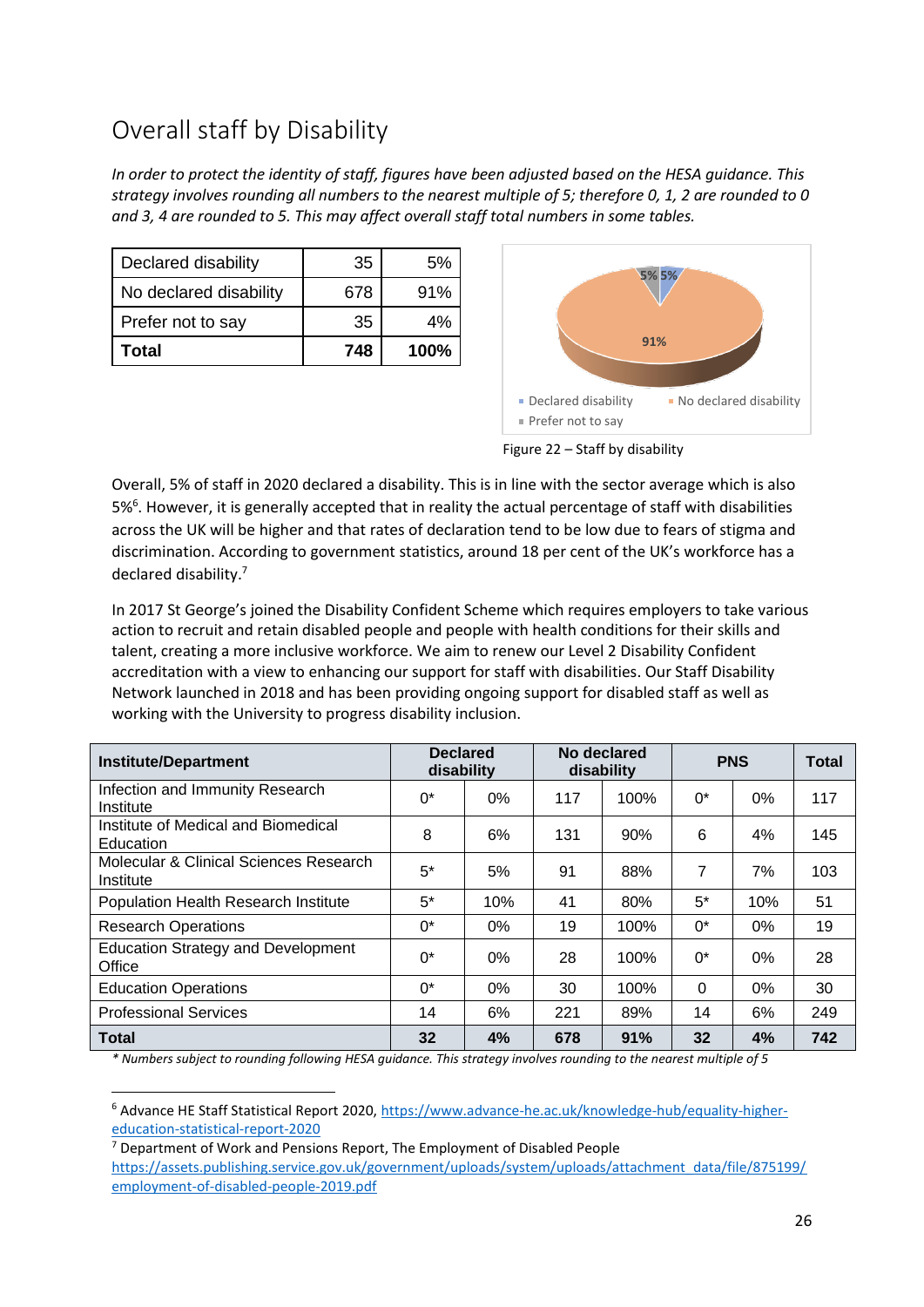When broken down by institutes and departments, the numbers of staff with a declared disability are very small and are unable to be included for some institutes/departments. This is particularly the case in the smaller institutes and departments. It is therefore difficult to draw any conclusions.



Figure 23 – Staff by institute or department and disability



Figure 24 – Staff by clinical status and disability

The proportion of staff on a clinical contract with a declared disability is 9% lower than those without a declared disability.

| <b>Staff Role</b>              |       | <b>Declared</b><br>disability |     | No declared<br>disability | Prefer not to<br>say |       | <b>Total</b>    |
|--------------------------------|-------|-------------------------------|-----|---------------------------|----------------------|-------|-----------------|
| Professional and Support Staff | 20    | 5%                            | 366 | 90%                       | 22                   | 5%    | 408             |
| Teaching                       | 0*    | 0%                            | 20  | 100%                      | 0*                   | $0\%$ | 20              |
| Research                       | $5*$  | 6%                            | 80  | 88%                       | 5*                   | 5%    | 90 <sup>°</sup> |
| Lecturer                       | $5^*$ | 7%                            | 66  | 92%                       | 0                    | $0\%$ | 71              |
| <b>Senior Lecturer</b>         | $5^*$ | 7%                            | 62  | 92%                       | 5*                   | 0%    | 72              |
| <b>Reader and Professor</b>    | $0^*$ | $0\%$                         | 84  | 85%                       | 5                    | 15%   | 89              |
| <b>Total</b>                   | 35    | 5%                            | 666 | 90%                       | 37                   | 5%    | 750             |

*\* Numbers subject to rounding following HESA guidance. This strategy involves rounding to the nearest multiple of 5*

\* *Research Staff covers Research Fellows and Research Assistants* 

\* *Teacher covers Teaching Fellows and Problem Based Learning (PBL) Tutors*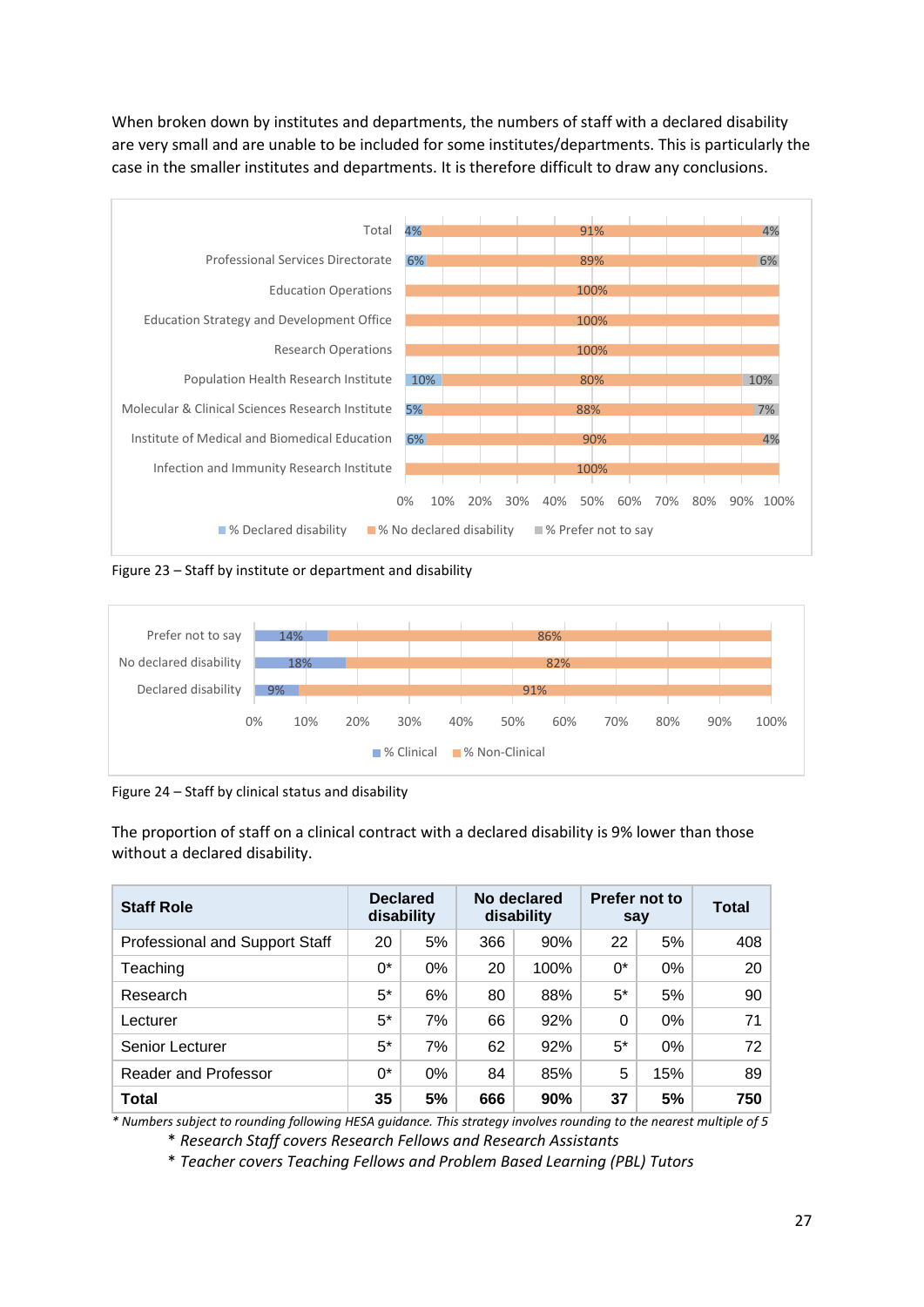

Figure 25 – Staff by staff role and disability

Staff with a declared disability are represented in Research, Lecturer and Senior Lecturer roles at rates slightly higher than the figure for the university as a whole (5%). Staff with a declared disability are also represented in Professional and Support Staff roles, in line with the overall representation.

| Pay                 |       | <b>Declared</b><br>disability | No declared<br>disability |      | Prefer not to say | <b>Total</b> |     |
|---------------------|-------|-------------------------------|---------------------------|------|-------------------|--------------|-----|
| <b>SGUL 1 - 3</b>   | $0^*$ | 0%                            | 23                        | 81%  | 5*                | 19%          | 28  |
| <b>SGUL 4 - 5</b>   | 13    | 8%                            | 155                       | 89%  | 6                 | 3%           | 174 |
| <b>SGUL 6 - 7</b>   | 10    | 4%                            | 257                       | 91%  | 13                | 5%           | 280 |
| SGUL <sub>8</sub>   | 6     | 5%                            | 80                        | 90%  | 5                 | 5%           | 91  |
| <b>PSA</b>          | $0^*$ | 0%                            | 43                        | 100% | 0*                | 0%           | 43  |
| <b>Clinical Pay</b> | 5     | $0\%$                         | 120                       | 95%  | 5                 | 5%           | 130 |
| <b>Total</b>        | 34    | 4%                            | 678                       | 92%  | 34                | 4%           | 746 |



Figure 26 – Staff by staff role and pay grade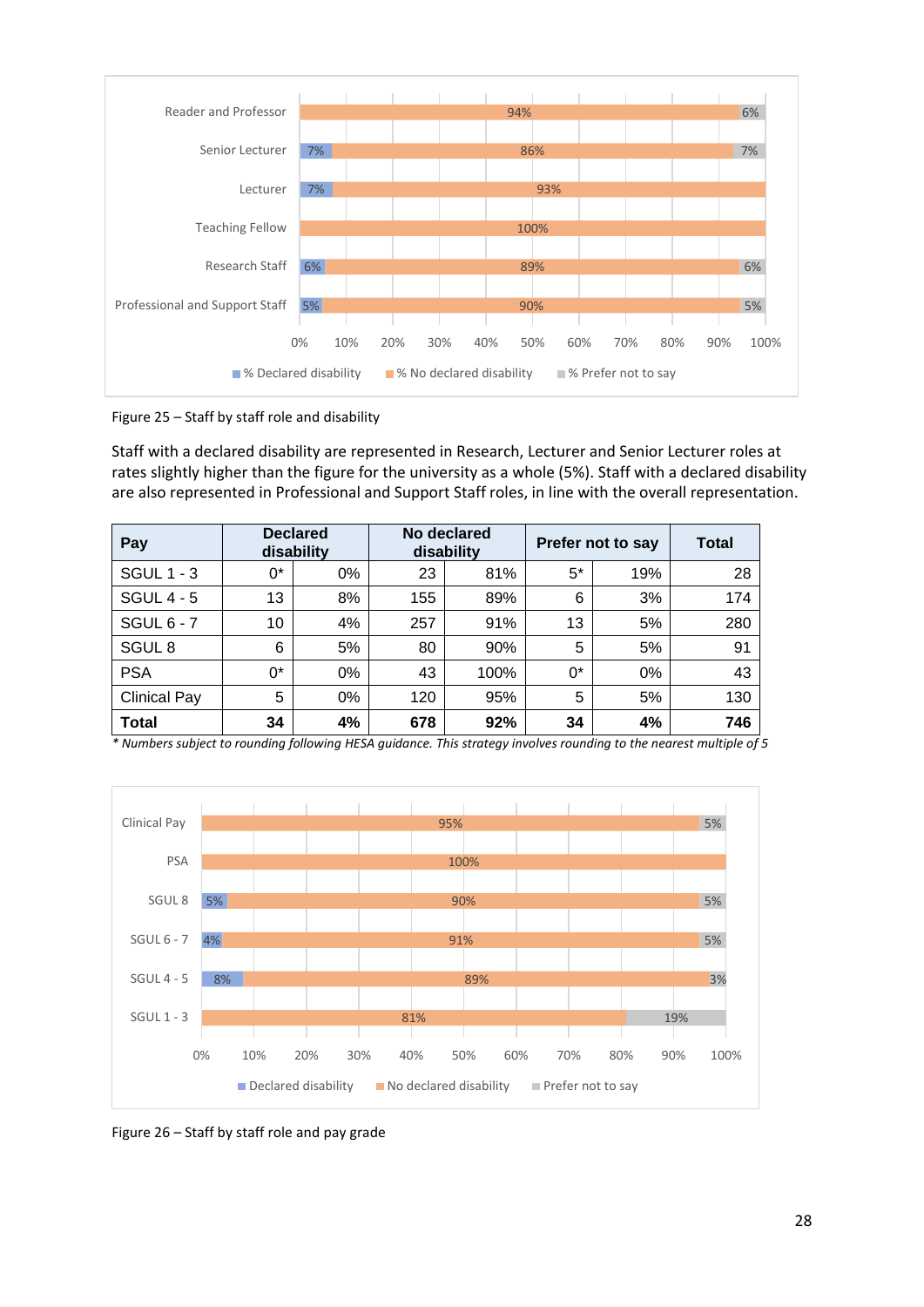Staff with a declared disability are represented across SGUL pay grades but at a higher rate in the grades 4 and 5. There is a good representation of staff with a declared disability at SGUL Grade 8 which is in line with the percentage of staff with a declared disability overall.

| <b>Disability</b>      | <b>Full Time</b> |     | <b>Part Time</b> | Total |                 |
|------------------------|------------------|-----|------------------|-------|-----------------|
| Declared disability    | 22               | 63% | 13               | 37%   | 35 <sup>2</sup> |
| No declared disability | 506              | 75% | 172              | 25%   | 678             |
| Prefer not to say      | 30               | 86% | 5                | 14%   | 35 <sup>2</sup> |
| Total                  | 558              | 75% | 190              | 25%   | 748             |

Staff with a declared disability are more likely to work part-time than those without a declared disability.

| <b>Disability</b>      |     | <b>Fixed Term</b> | <b>Permanent</b> | <b>Total</b> |      |
|------------------------|-----|-------------------|------------------|--------------|------|
| Declared disability    |     | <b>20%</b>        | 28               | 80%          | 35 I |
| No declared disability | 195 | 29%               | 483              | 71%          | 678  |
| Prefer not to say      | 10  | 29%               | 25               | 71%          | 35   |
| Total                  | 212 | 28%               | 536              | 72%          | 748  |

Staff with a declared disability are more likely to be on permanent contracts. It is worth noting that overall numbers of staff who have declared a disability are small.

Our most recent staff survey, run in December 2019, highlighted differential experiences in the workplace between staff who have a disability and staff who do not. We are therefore taking further actions to better understand the experiences of our disabled staff, including running focus groups, to identify priority areas for action. This will also inform our renewal application for Disability Confident accreditation.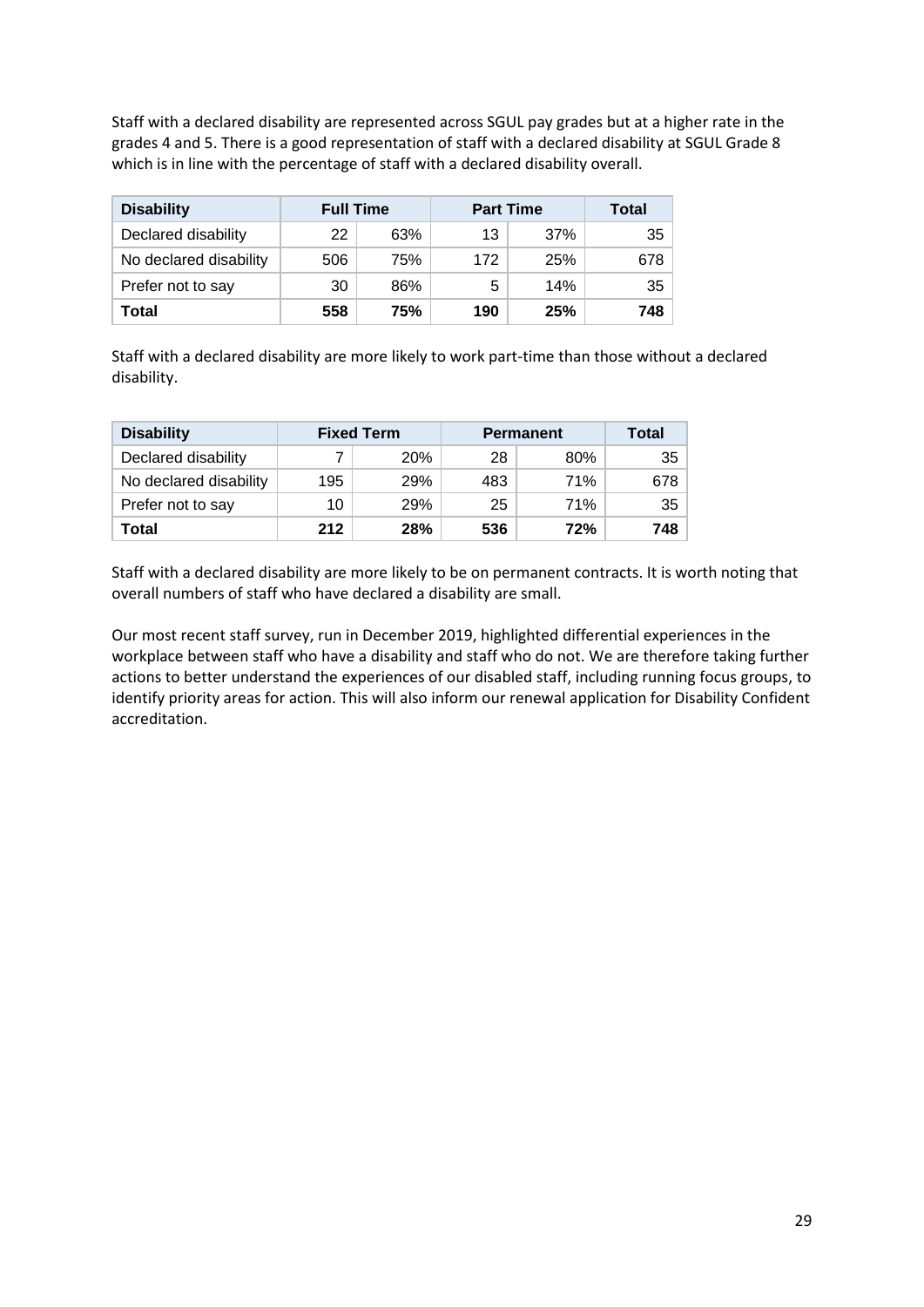## Overall staff by Age Group

| <b>Total</b> | 748 | 100% |
|--------------|-----|------|
| $66 +$       | 27  | 4%   |
| $56 - 65$    | 130 | 17%  |
| $46 - 55$    | 160 | 21%  |
| $36 - 45$    | 208 | 28%  |
| $25 - 35$    | 207 | 28%  |
| Under 25     | 16  | 2%   |



Figure 27– Staff by age group

The majority of our staff are between the ages 25–55, this is in line with the sector average. We do, however, have a significant percentage of staff aged 56-65. At age 66 and above we have significantly less staff, this is likely due to retirement.

| Institute/<br><b>Department</b> |          | <b>Under 25</b> |       | $25 - 35$ |     | $36 - 45$ |     | $46 - 55$ |       | $56 - 65$ |          | 66+ | <b>Total</b> |
|---------------------------------|----------|-----------------|-------|-----------|-----|-----------|-----|-----------|-------|-----------|----------|-----|--------------|
| 1&1                             | $5^*$    | 4%              | 41    | 34%       | 27  | 22%       | 20  | 17%       | 23    | 19%       | 5        | 4%  | 121          |
| <b>IMBE</b>                     | $0^*$    | 0%              | 36    | 25%       | 45  | 31%       | 32  | 22%       | 26    | 18%       | $5^*$    | 3%  | 144          |
| <b>MCS</b>                      | $5^*$    | 5%              | 26    | 25%       | 34  | 33%       | 14  | 14%       | 17    | 17%       | 6        | 6%  | 102          |
| <b>PHRI</b>                     | $0^*$    | 0%              | 9     | 18%       | 12  | 24%       | 11  | 22%       | 12    | 24%       | $5^*$    | 10% | 49           |
| <b>RO</b>                       | $\Omega$ | 0%              | $5^*$ | 21%       | 6   | 25%       | 8   | 33%       | 5     | 21%       | 0        | 0%  | 24           |
| <b>ESDO</b>                     | 0*       | 0%              | 11    | 41%       | 7   | 26%       | 9   | 33%       | $0^*$ | 0%        | 0*       | 0%  | 27           |
| EO                              | $\Omega$ | 0%              | 6     | 19%       | 7   | 22%       | 9   | 28%       | 10    | 31%       | $\Omega$ | 0%  | 32           |
| <b>PS</b>                       | $5^*$    | 2%              | 75    | 30%       | 70  | 28%       | 57  | 23%       | 35    | 14%       | 8        | 3%  | 250          |
| <b>Total</b>                    | 15       | 2%              | 209   | 28%       | 208 | 28%       | 160 | 21%       | 128   | 17%       | 29       | 4%  | 749          |

The representation of staff across age ranges is consistent with the previous year.

*\* Numbers subject to rounding following HESA guidance. This strategy involves rounding to the nearest multiple of 5*

The distribution of staff by age is relatively consistent across institutes and departments. Across all areas the majority of our staff are aged between 25 and 55. Professional Services and Infection and Immunity Research Institute have higher percentages of staff aged under 35. Whilst Population Health Research Institute has the highest percentage of staff aged over 55.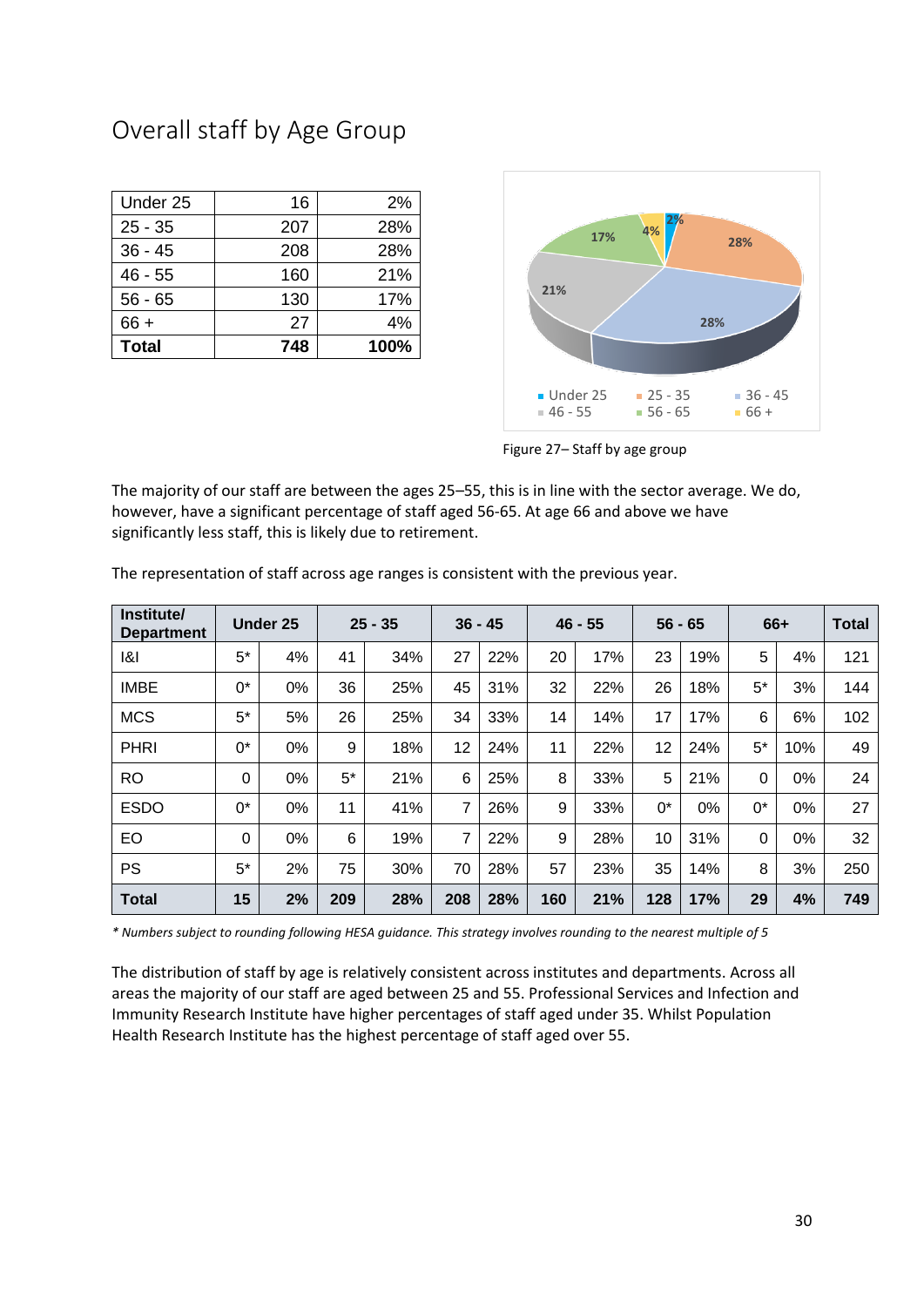

Figure 28 – Staff by institute and department and age group



Figure 29 – Staff by age and clinical status

The proportion of staff on clinical contracts is highest at ages 36-45 and at above 66. There is slight fluctuation between ages 46 and 65.

| <b>Staff Role</b>       |      | <b>Under 25</b> | $25 - 35$ |     |     | $36 - 45$ |       | $46 - 55$ |       | $56 - 65$ |          | $66 +$ | <b>Total</b> |
|-------------------------|------|-----------------|-----------|-----|-----|-----------|-------|-----------|-------|-----------|----------|--------|--------------|
| <b>PSS</b>              | 12   | 3%              | 129       | 32% | 110 | 27%       | 86    | 21%       | 60    | 15%       | 11       | 3%     | 408          |
| Teaching                | 0    | 0%              | 6         | 25% | 8   | 33%       | $0^*$ | 0%        | $5^*$ | 21%       | $5^*$    | 21%    | 24           |
| Research                | $5*$ | 6%              | 46        | 52% | 25  | 28%       | 6     | 7%        | 6     | 7%        | $0^*$    | 0%     | 88           |
| Lecturer                | 0    | 0%              | 23        | 33% | 32  | 46%       | 9     | 13%       | 5     | 7%        | $\Omega$ | 0%     | 69           |
| Senior Lecturer         | 0    | 0%              | $5^*$     | 7%  | 27  | 39%       | 23    | 33%       | 15    | 21%       | $0^*$    | 0%     | 70           |
| Reader and<br>Professor | 0    | 0%              | $\Omega$  | 0%  | 6   | 7%        | 35    | 38%       | 40    | 44%       | 10       | 11%    | 91           |
| <b>Total</b>            | 17   | 2%              | 209       | 28% | 208 | 28%       | 159   | 21%       | 131   | 17%       | 26       | 2%     | 750          |

*\* Numbers subject to rounding following HESA guidance. This strategy involves rounding to the nearest multiple of 5*

\* *Research Staff covers Research Fellows and Research Assistants* 

\* *Teacher covers Teaching Fellows and Problem Based Learning (PBL) Tutors*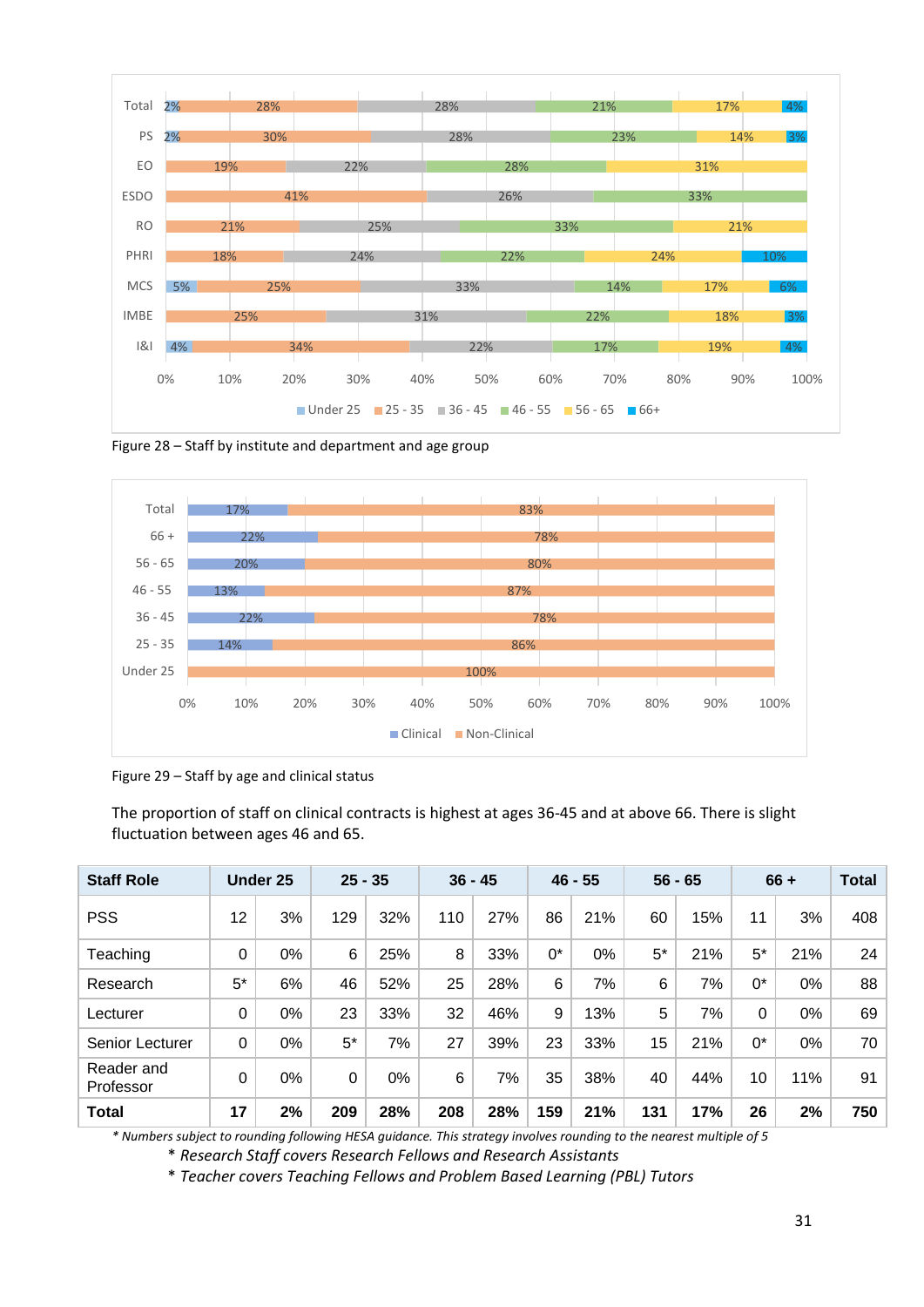

Figure 30 – Staff by staff role and age group

Staff in age groups 25-35 are represented highly in academic roles such as Teacher, Researcher and Lecturer. Staff in Professor and Reader roles are in more likely to be in age groups 46-55 than other staff roles. This trend reflects to the nature of the academic career pathway in which staff progress as they gain experience over time. Professional and Support Staff are the most diverse in terms of staff age. This is because this staff role group includes a range of grade and seniority.

| <b>Staff Grade</b>  |          | Under 25 |       | $25 - 35$ |     | $36 - 45$ |     | $46 - 55$ |     | $56 - 65$ |       | $66 +$ | <b>Total</b> |
|---------------------|----------|----------|-------|-----------|-----|-----------|-----|-----------|-----|-----------|-------|--------|--------------|
| SGUL 1-3            | $5^*$    | 17%      | 9     | 31%       | 5   | 17%       | 5   | 17%       | 5   | 17%       | 0     | 0%     | 29           |
| <b>SGUL 4-5</b>     | 10       | 6%       | 73    | 41%       | 40  | 23%       | 21  | 12%       | 27  | 15%       | 5     | 3%     | 176          |
| SGUL 6-7            | 0*       | 0%       | 89    | 32%       | 88  | 32%       | 59  | 21%       | 33  | 12%       | 9     | 3%     | 278          |
| SGUL <sub>8</sub>   | $\Omega$ | $0\%$    | 5     | 6%        | 25  | 28%       | 37  | 41%       | 23  | 26%       | $0^*$ | 0%     | 90           |
| <b>PSA</b>          | 0        | 0%       | $0^*$ | 0%        | 5   | 11%       | 17  | 39%       | 16  | 36%       | 6     | 14%    | 44           |
| <b>Clinical Pay</b> | $\Omega$ | 0%       | 30    | 23%       | 45  | 35%       | 21  | 16%       | 26  | 20%       | 6     | 5%     | 128          |
| <b>Total</b>        | 15       | 2%       | 206   | 28%       | 208 | 28%       | 160 | 21%       | 130 | 17%       | 26    | 3%     | 745          |



Figure 31 – Staff by pay grade and age group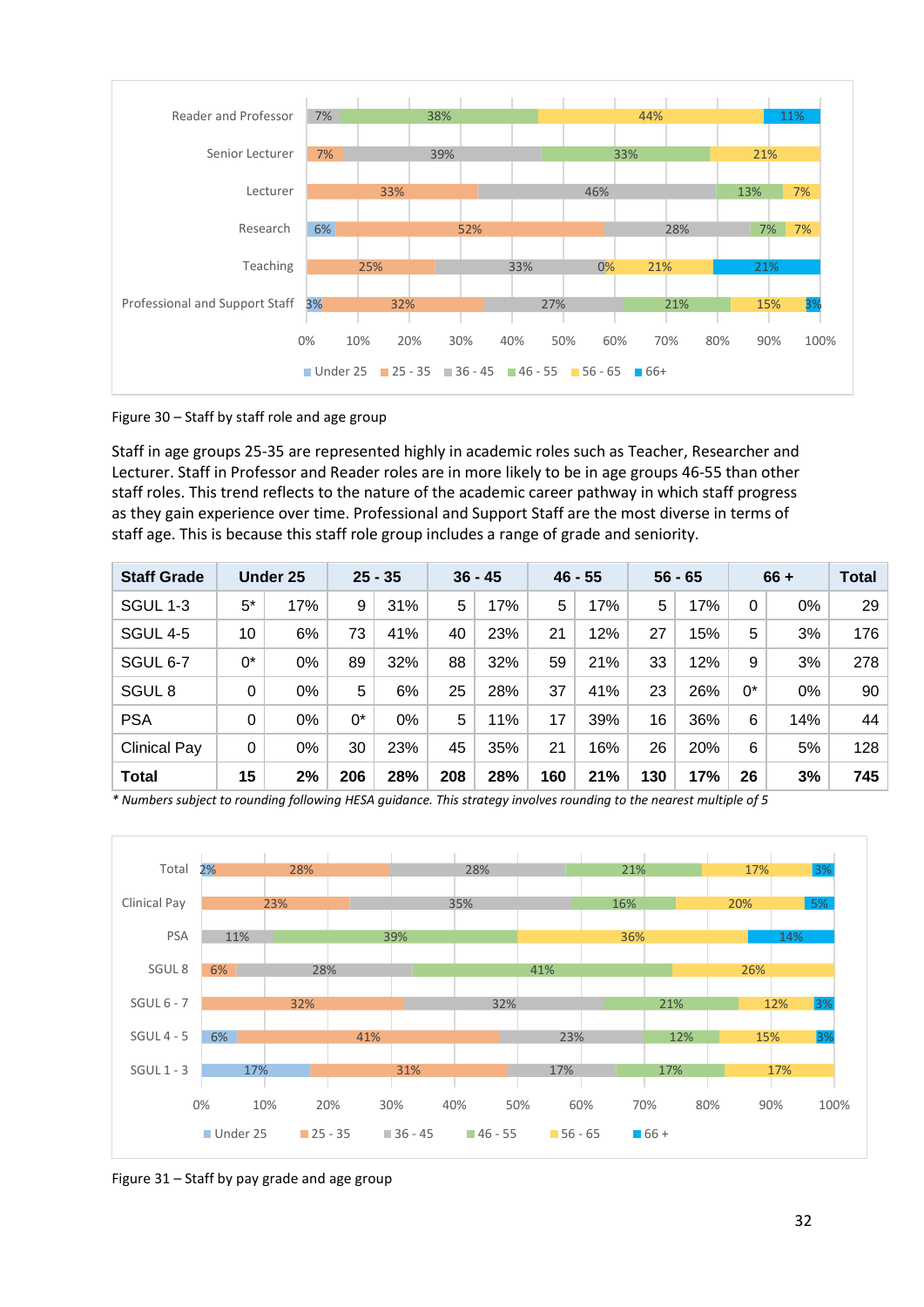The data on staff by grade and age group indicates that members of staff aged 25 -45 are represented well across most grades, however less so at senior grade 8 and PSA levels. In these higher grades the majority of staff are aged over 46. Again, this reflects the expected level of progression as staff gain experience the more years they are in employment. Staff on clinical pay are reasonably diverse in terms of age group.

| Age          | <b>Full Time</b> | <b>Part Time</b> | Total |       |     |
|--------------|------------------|------------------|-------|-------|-----|
| Under 25     | 15               | 100%             | $0^*$ | $0\%$ | 15  |
| $25 - 35$    | 178              | 86%              | 29    | 14%   | 207 |
| $36 - 45$    | 139              | 67%              | 69    | 29%   | 208 |
| $46 - 55$    | 130              | 81%              | 30    | 19%   | 160 |
| $56 - 65$    | 83               | 64%              | 47    | 33%   | 130 |
| $66 +$       | 13               | 48%              | 14    | 63%   | 27  |
| <b>Total</b> | 558              | 75%              | 190   | 25%   | 747 |

*\* Numbers subject to rounding following HESA guidance. This strategy involves rounding to the nearest multiple of 5*

The percentage of staff working part-time is highest for staff aged 66 and above, the majority of whom work part-time. This will largely be due to staff returning to work part-time after taking partial retirement. The percentage of part-time workers is also high for staff aged 36 – 45 which likely reflects staff working part-time for childcare reasons. Staff aged 56-65 also have a higher percentage of part-time workers, the reasons for this may be linked to phased retirements and caring responsibilities.

| Age       | <b>Fixed Term</b> | <b>Permanent</b> | Total |     |     |
|-----------|-------------------|------------------|-------|-----|-----|
| Under 25  | 14                | 100%             | 0*    | 0%  | 14  |
| $25 - 35$ | 90                | 43%              | 117   | 57% | 207 |
| $36 - 45$ | 66                | 32%              | 142   | 68% | 208 |
| $46 - 55$ | 18                | 11%              | 142   | 89% | 160 |
| $56 - 65$ | 20                | 15%              | 110   | 85% | 130 |
| $66 +$    | $5*$              | 15%              | 23    | 85% | 28  |
| Total     | 212               | 28%              | 534   | 72% | 747 |

*\* Numbers subject to rounding following HESA guidance. This strategy involves rounding to the nearest multiple of 5*

The percentage of staff on fixed-term contracts is 100% for staff aged under 25, this is higher than the previous year in which it was 75%. It is worth noting that these are small numbers in this age bracket.

A significant proportion of our staff aged 25 – 35 are on fixed-term contracts, this percentage decreases slightly for staff aged 36-45. The percentages of staff on fixed term contracts falls significantly at age 46. These trends may reflect academic career progression as more senior academic roles tend to be permanent whilst early career roles tend to be fixed term.

The percentage of staff on fixed term contracts increases again however for staff aged above 66. This will be due to staff returning to part-time, fixed term roles after taking partial retirement.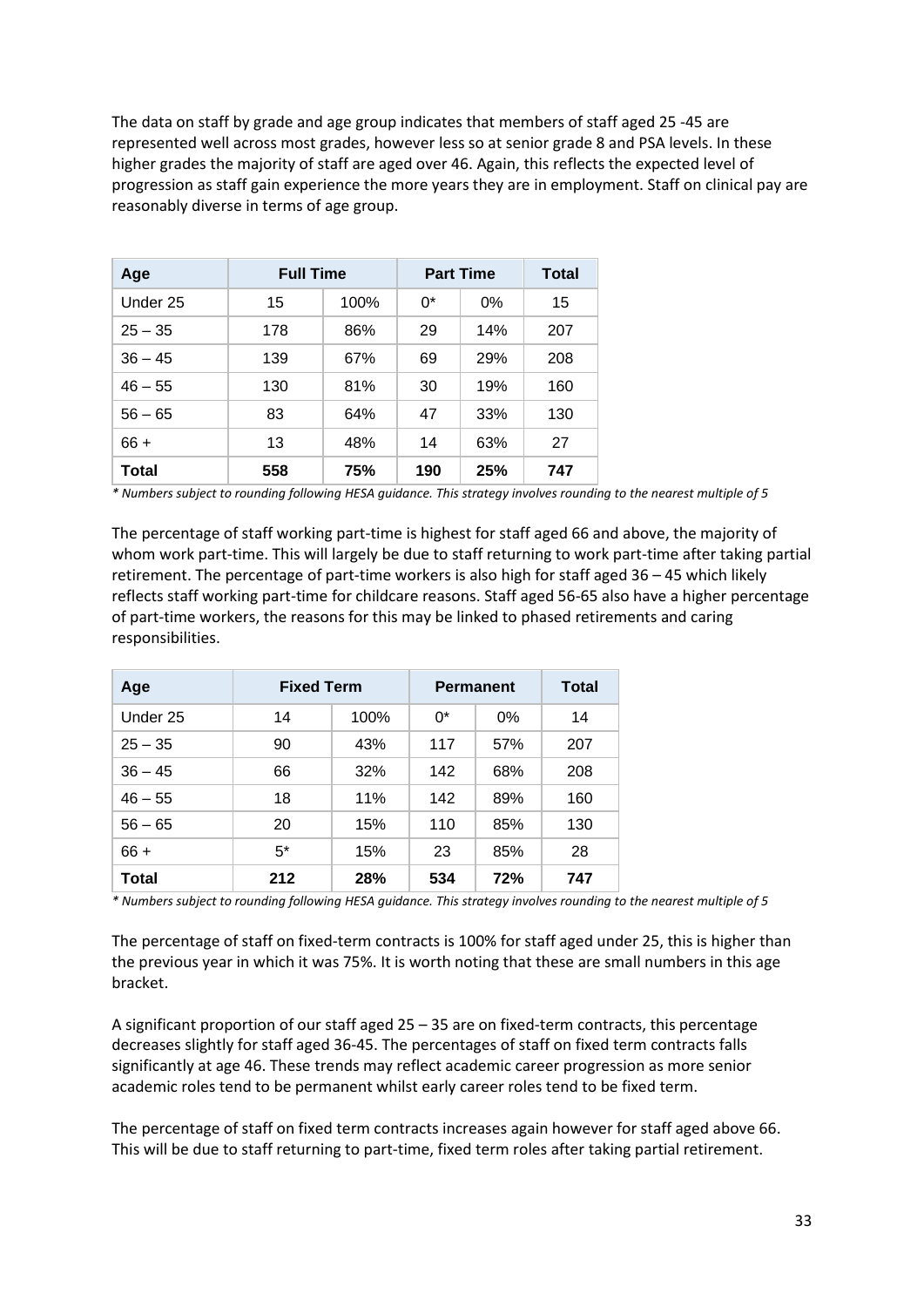# Overall staff by Sexual Orientation

| <b>Bisexual</b>     | 13  | 2%   |
|---------------------|-----|------|
| Gay Woman / Lesbian |     | 1%   |
| Gay Man             | 13  | 2%   |
| Heterosexual        | 487 | 65%  |
| Other               |     | 1%   |
| Prefer not to say   | 220 | 29%  |
| Total               | 748 | 100% |



Figure 32 – Staff by sexual orientation

The data shows a low percentage of staff who identify as lesbian, gay and bisexual and other. There is however a large proportion of staff who choose to select "Prefer not to say" which indicates a number of staff who do not wish to share this information.

Further breakdowns for staff by sexual orientation are not given due to small numbers.